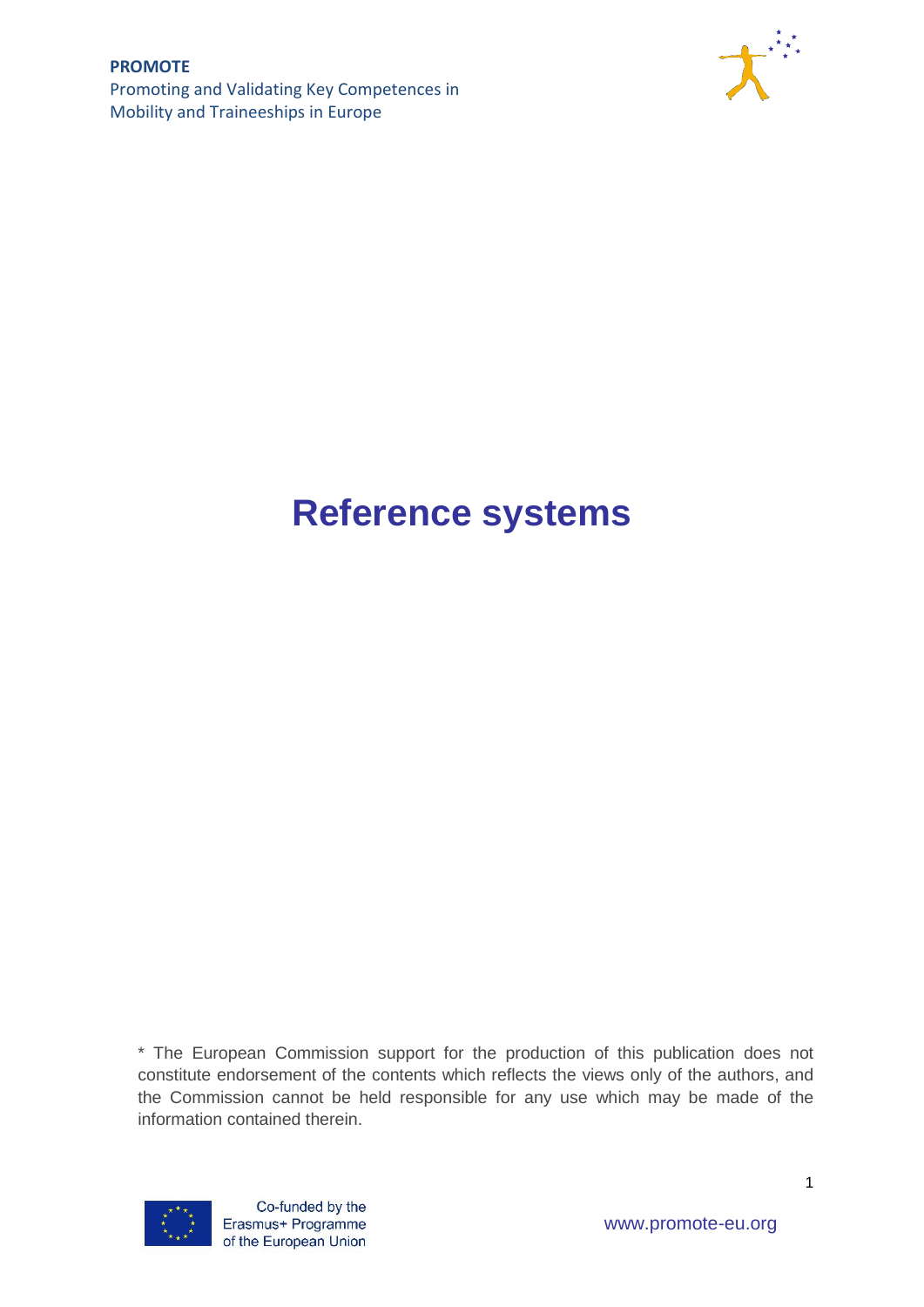

# **Contents**

| 3               |                                                                          |  |
|-----------------|--------------------------------------------------------------------------|--|
| 4               |                                                                          |  |
| 5               |                                                                          |  |
| 6               |                                                                          |  |
|                 |                                                                          |  |
| 8               |                                                                          |  |
| 9               |                                                                          |  |
| 10              |                                                                          |  |
| 11              |                                                                          |  |
| 12 <sup>2</sup> |                                                                          |  |
|                 |                                                                          |  |
|                 |                                                                          |  |
| 15              |                                                                          |  |
| 16              |                                                                          |  |
| 17              |                                                                          |  |
| 18              | REFERENCE SYSTEM - Planning and organising one's learning competence  21 |  |

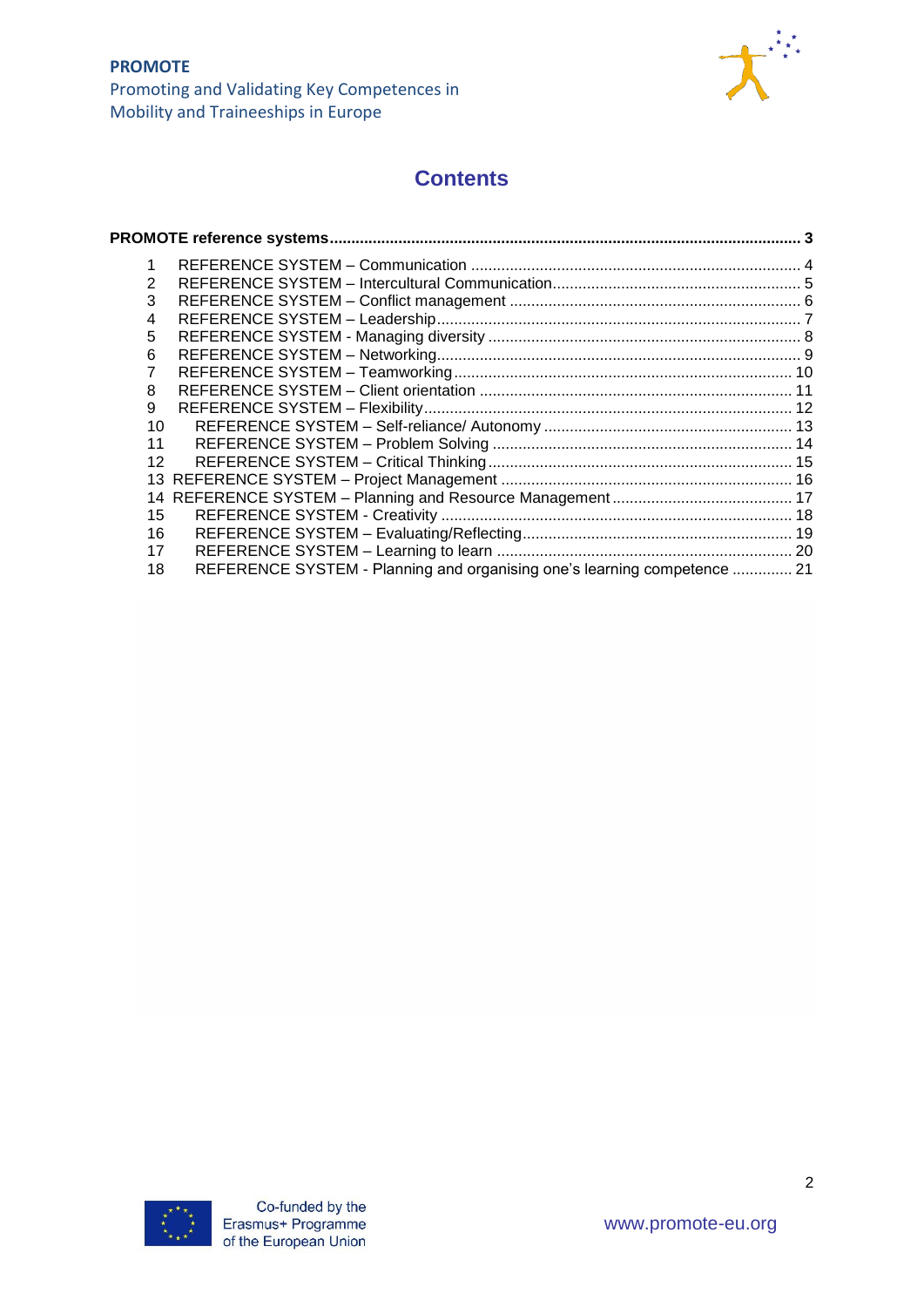

# <span id="page-2-0"></span>**1. PROMOTE reference systems**

The inventory of competences for PROMOTE showed that many sub-competences for the three European key competences that PROMOTE intends to promote, are the same.

For this reason all reference systems which are the same for identical competences are put together in this document (not duplicated). Within each reference system it will be indicated to which of the key competences the actual reference system can be attributed to.

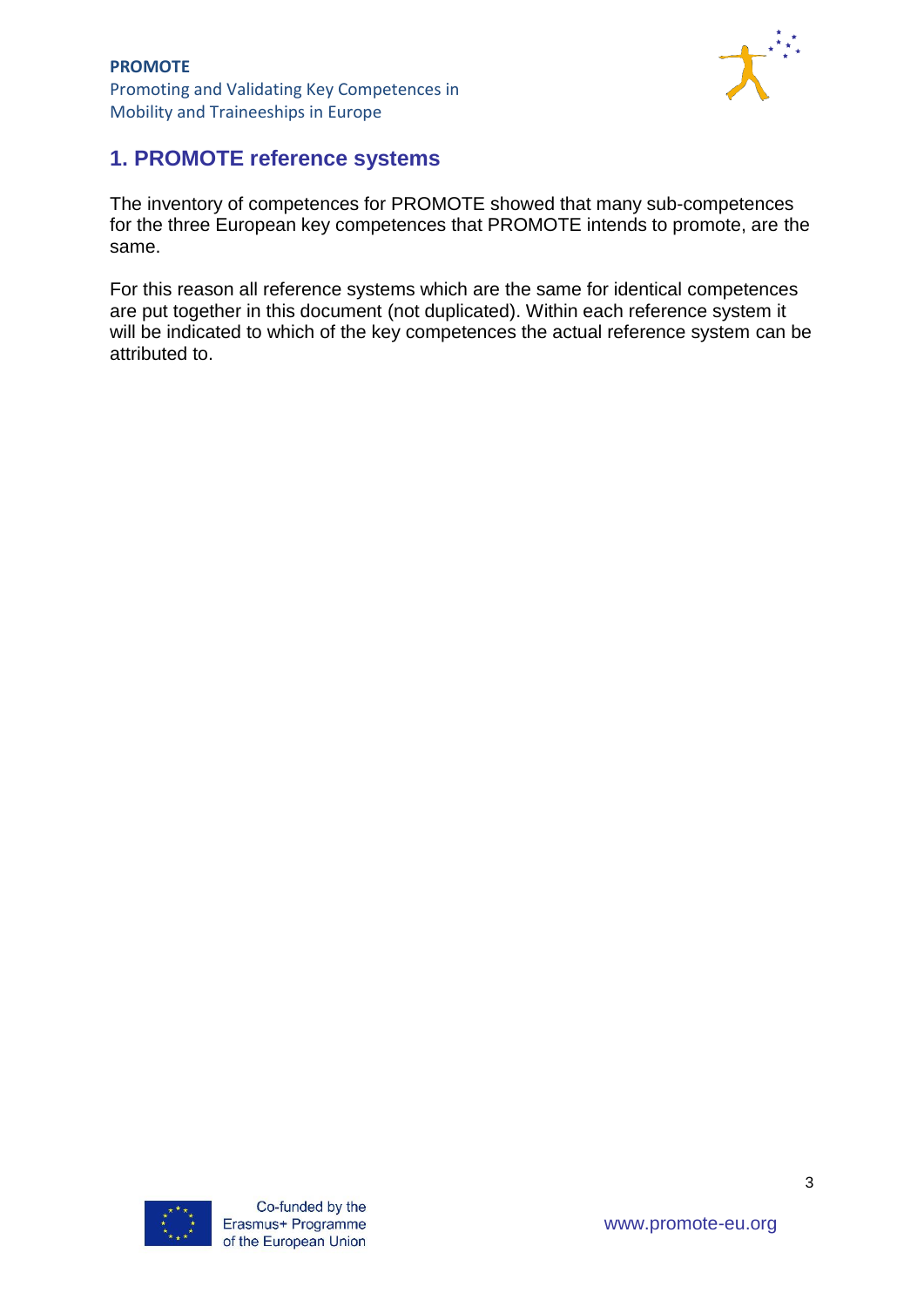## **1 REFERENCE SYSTEM – Communication**

#### Key competence: Social and Civic competences

<span id="page-3-0"></span>

|   |                                                      | <b>KNOWLEDGE</b>                                                                                                                                                                                                             | <b>ACTIVITY</b>                               |                                                                                                                                                                                                                                                              | <b>AFFECTIVE</b>                                  |                                                                                                                                                                                                                          |
|---|------------------------------------------------------|------------------------------------------------------------------------------------------------------------------------------------------------------------------------------------------------------------------------------|-----------------------------------------------|--------------------------------------------------------------------------------------------------------------------------------------------------------------------------------------------------------------------------------------------------------------|---------------------------------------------------|--------------------------------------------------------------------------------------------------------------------------------------------------------------------------------------------------------------------------|
|   | <b>Level Titles</b>                                  | Individual description/explanatory statement                                                                                                                                                                                 | <b>Level Titles</b>                           | Individual description/explanatory statement                                                                                                                                                                                                                 | Level<br><b>Titles</b>                            | Individual description/explanatory statement                                                                                                                                                                             |
| 5 | Knowing<br>where else<br>(knowledge<br>for transfer) | Vast theoretical knowledge of communication.<br>Understanding unfamiliar communication styles<br>and knowing how to guide other people to react<br>and communicate appropriately in different<br>situations.                 | Developing,<br>construct-ing,<br>transferring | Being able communicate successfully in an<br>unfamiliar situation. Being able to blend different<br>communication styles and to adapt and transfer<br>them into new contexts. Supporting others to<br>develop their communication competence.                | Incorpora<br>tion                                 | Having internalised virtues of good communication<br>and motivating/inspiring others to reflect about<br>communication and to comprehend other persons'<br>communication in order to create a respectful<br>relationship |
| 4 | Knowing<br>when<br>(implicit<br>understand-<br>ing)  | Knowing different communication styles and<br>techniques and how to apply this knowledge in<br>practice, e.g. having awareness of speakers<br>context, reading between the lines, recognising<br>hidden messages etc.        | <b>Discovering</b><br>acting<br>independently | Being able to apply and understand different<br>communication styles and codes suitable for<br>context and situation. Actively expanding own<br>communication competence by observing,<br>researching and reflecting.                                        | Self-regula-<br>tion/<br>determinati<br><b>on</b> | Being determined to improve and to self-regulate for<br>the sake of the communication and for the respect of<br>others. Staying emotionally balanced in<br>communication and in giving/receiving feedback.               |
|   | Knowing how                                          | Knowing that different people have different<br>communication styles, dependent on their<br>culture, personal background, etc<br>Understanding other ways of communication and<br>expression, e.g. non-verbal communication. | Deciding/<br>selecting                        | Being able to communicate in a clear fashion<br>with different groups according to their<br>capabilities of understanding. Choosing the right<br>code to react according to the situation. Being<br>able to give and receive feedback to and from<br>others. | Empathy/<br>Apprecia-<br>tion                     | Being motivated to improve own communication<br>competence.<br>Appreciating the virtues of good communication and<br>being open towards other communication styles.                                                      |
|   | Knowing why<br>(distant<br>understand-<br>ing)       | Understanding that the efficiency of<br>communication is dependent on the way to<br>communicate. Knowing why conscious<br>communication is relevant.                                                                         | Using,<br>imitating                           | Applying communication codes of peers (e.g. in<br>language and behaviour, using rites), imitating<br>communication styles of others.                                                                                                                         | Perspective<br>taking                             | Being curious to improve own communication<br>competence. Being open towards other/new<br>communication styles.                                                                                                          |
|   | Knowing what                                         | Knowing basic ways of communication in order<br>to understand others and to make oneself<br>understood.                                                                                                                      | Perceiving                                    | Sending and receiving information without<br>special awareness.                                                                                                                                                                                              | Self-<br>oriented                                 | Talking and listening without feeling the need to<br>reflect on communication.                                                                                                                                           |

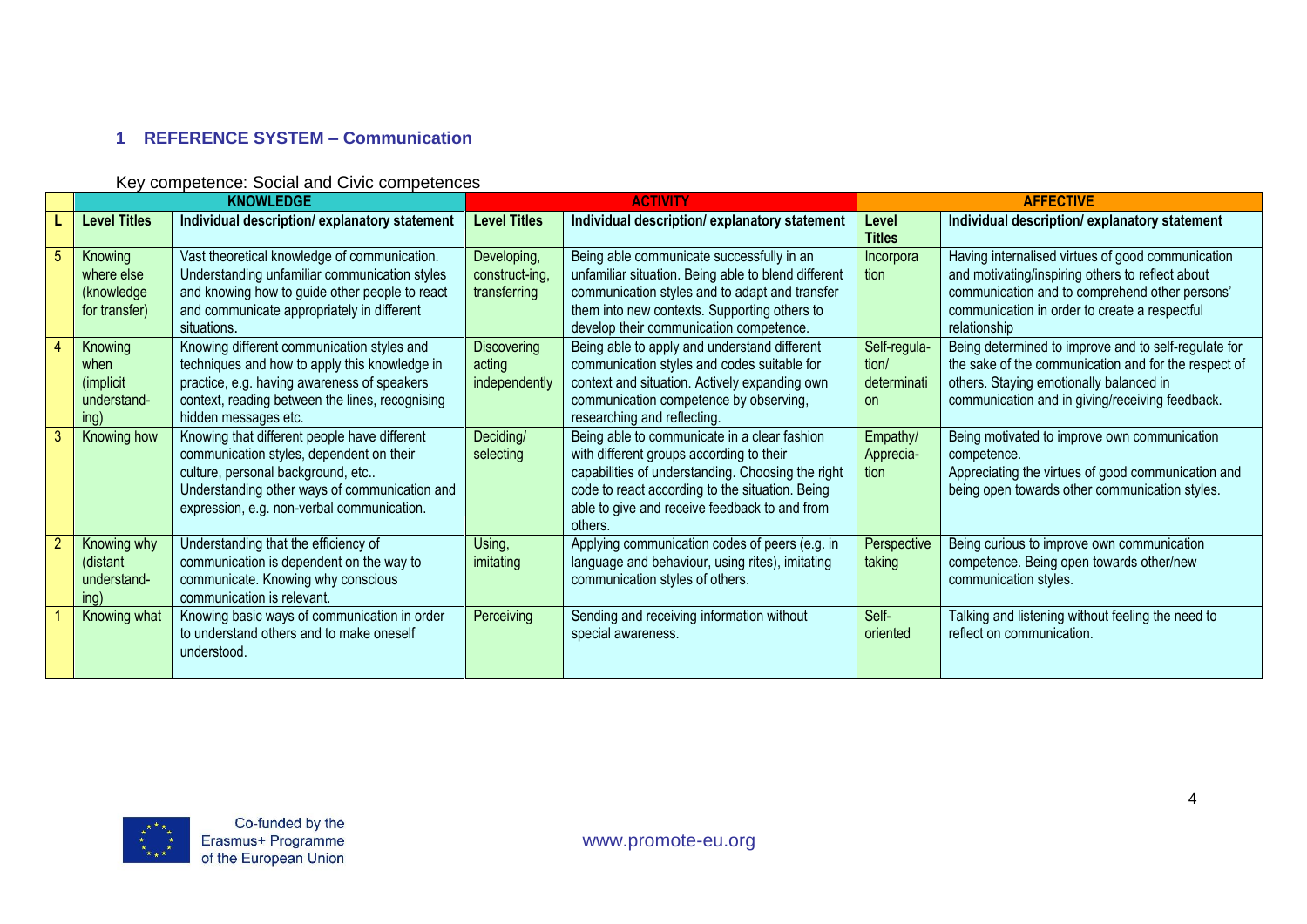## **2 REFERENCE SYSTEM – Intercultural Communication**

<span id="page-4-0"></span>

|              |                                                                      | <b>COGNITIVE/KNOWLEDGE</b>                                                                                                                                                                                |                                                    | <b>ACTIVITY</b>                                                                                                                                                                                                                           |                                                | <b>AFFECTIVE</b>                                                                                                                                                                                                                                               |
|--------------|----------------------------------------------------------------------|-----------------------------------------------------------------------------------------------------------------------------------------------------------------------------------------------------------|----------------------------------------------------|-------------------------------------------------------------------------------------------------------------------------------------------------------------------------------------------------------------------------------------------|------------------------------------------------|----------------------------------------------------------------------------------------------------------------------------------------------------------------------------------------------------------------------------------------------------------------|
|              | <b>Level Titles</b>                                                  | Individual description/explanatory statement                                                                                                                                                              | <b>Level Titles</b>                                | Individual description/explanatory statement                                                                                                                                                                                              | Level<br><b>Titles</b>                         | Individual description/explanatory statement                                                                                                                                                                                                                   |
|              | Knowing<br>where else<br>(knowledge<br>for transfer)                 | Knowing own cultural frames of reference<br>and various patterns of cultural differences.<br>Knowing strategies to communicate<br>successfully with people from a variety of<br>other cultures.           | Developing,<br>construct-<br>ing,<br>transferring  | Being able to put oneself in the shoes of<br>others and being able to apply a variety of<br>intercultural approaches. Developing own<br>approaches to communicate with people<br>from other cultures and supporting others to<br>improve. | Incorpora<br>tion                              | Having internalised how to overcome culture<br>based obstacles in communication. Being aware<br>that one's own culture may shape one's own<br>reactions and being able to transcend that.<br>Inspiring others to improve their intercultural<br>communication. |
|              | Knowing<br>when<br><i>(implicit)</i><br>understandin<br>$\mathsf{q}$ | Knowing about other cultures and<br>understanding how cultural aspects can<br>influence communication. Knowing pitfalls of<br>culture based misunderstandings and how<br>to avoid them.                   | <b>Discovering</b><br>acting<br>indepen-<br>dently | Actively collecting information about<br>communication features of other cultures<br>and enriching one's own communication<br>competence by transferring diverse<br>elements to one's own context.                                        | Self-<br>regula-<br>tion,<br>determinat<br>ion | Respecting and valuing expressions of cultural<br>differences and being determined to overcome<br>communication based obstacles between people<br>from different cultural backgrounds.                                                                         |
| $\mathbf{3}$ | Knowing<br>how                                                       | Knowing how to anticipate certain cultural<br>backgrounds and differences and how to<br>adapt own communication accordingly.                                                                              | Deciding/<br>selecting                             | Being able to apply basic strategies in<br>intercultural communication, e.g. active<br>listening, mirroring, perceiving non-verbal<br>signs.                                                                                              | Empathy/<br>apprecia-<br>tion                  | Being aware that we have cultural values or<br>assumptions that are different from others.<br>Respecting and valuing different communication<br>styles and being motivated to improve own<br>competence.                                                       |
|              | Knowing<br>why<br>(distant<br>understandin<br>$\mathsf{q}$           | Knowing that one's own culture is central to<br>what we see, how we make sense of what<br>we see, and how we express ourselves and<br>that others are influenced in the same way<br>by their own culture. | Using,<br>imitating                                | Communicating in a conscious way being<br>aware of cultural backgrounds of other<br>people. Reacting to diversity following the<br>example of others.                                                                                     | Perspectiv<br>e taking                         | Being curios towards cultural diversity and<br>different communication styles Accepting<br>different ways of communication and considering<br>to learn more about it.                                                                                          |
|              | Knowing<br>what                                                      | Knowing that different cultures have<br>different ways of communicating.                                                                                                                                  | Perceiving                                         | Recognising different styles of<br>communication based on cultural<br>backgrounds.                                                                                                                                                        | Self<br>oriented                               | Considering the benefits of culture sensible<br>communication but feeling no need to become<br>active in this respect.                                                                                                                                         |

#### Key competence: Social and Civic competences

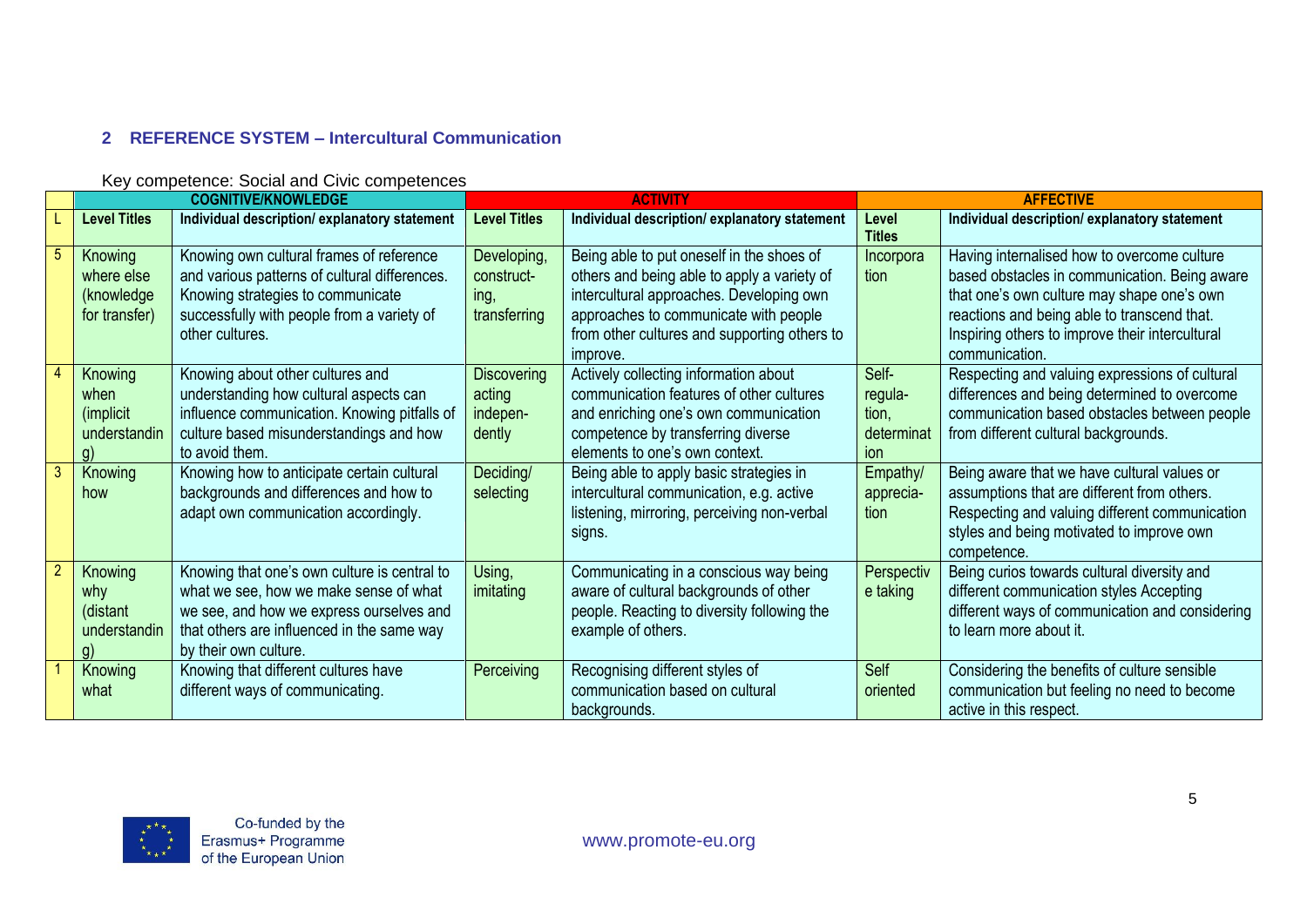# **3 REFERENCE SYSTEM – Conflict management**

<span id="page-5-0"></span>

|    |                                                      | <b>COGNITIVE/KNOWLEDGE</b>                                                                                                                                                                                   |                                                   | <b>ACTIVITY</b>                                                                                                                                                                   | <b>AFFECTIVE</b>                           |                                                                                                                                                                                                         |
|----|------------------------------------------------------|--------------------------------------------------------------------------------------------------------------------------------------------------------------------------------------------------------------|---------------------------------------------------|-----------------------------------------------------------------------------------------------------------------------------------------------------------------------------------|--------------------------------------------|---------------------------------------------------------------------------------------------------------------------------------------------------------------------------------------------------------|
|    | <b>Level Titles</b>                                  | Individual description/explanatory statement                                                                                                                                                                 | <b>Level Titles</b>                               | Individual description/explanatory statement                                                                                                                                      | <b>Level Titles</b>                        | Individual description/explanatory statement                                                                                                                                                            |
|    | Knowing<br>where else<br>(knowledge<br>for transfer) | To know intuitively how to avoid conflict situation<br>or to help others in looking for a good solution<br>and compromises.<br>Knowledge to apply conflict management<br>competences in different situations | Developing/<br>construct-<br>ing/<br>transferring | Elaborating ways for compromise and conflict<br>solving strategies; Taking initiatives and being<br>active with the parties to apply different conflict<br>management techniques. | Incorpora-<br>tion                         | To be motivated to inspire others to learn and apply<br>conflict management techniques to solve their own<br>situations. To feel the need to improve other<br>people's conflict management competences. |
|    | Knowing<br>when<br>(implicit)<br>understand-<br>ing) | To have a profound knowledge on which<br>measures can be taken to solve a specific<br>conflict                                                                                                               | Discovering/<br>acting<br>indepen-<br>dently      | Choosing an own way to listen to and express all<br>arguments, con and pro, to discuss them and to<br>find the best solution in solving problem /<br>compromise.                  | Self-regula-<br>tion/<br>determinatio<br>n | Being motivated to improve one's own conflict<br>management techniques and to adapt them to new<br>situations.                                                                                          |
| -3 | Knowing<br>how                                       | To know theoretically certain processes and<br>techniques of conflict solving                                                                                                                                | Deciding/<br>selecting                            | Making a conscious choice on which conflict<br>management technique seems more pertinent<br>for the given case.                                                                   | Empathy/<br>appreciation                   | Appreciate the strength of one's own conflict<br>management techniques; Feeling important that<br>other members of the group are familiar with<br>conflict management techniques.                       |
|    | Knowing<br>why<br>(distant<br>understand-<br>ing)    | To understand the need of knowing different<br>conflict management techniques to solve<br>different situations                                                                                               | Using/<br>imitating                               | Act as instructed in a conflict situation.<br>Occasionally use conflict management<br>techniques.                                                                                 | Perspective<br>taking                      | Valuing conflict management techniques; Generally<br>feeling that conflict management techniques are<br>useful to solve conflict situations.                                                            |
|    | Knowing<br>what                                      | Knowing that there are techniques to solve<br>conflicts                                                                                                                                                      | <b>Perceiving</b>                                 | Recognising ways of behaviour in acting in<br>conflict situations or/and avoiding conflict<br>situations                                                                          | Self-oriented                              | Being open to different conflict management<br>techniques; Feeling the need to apply a conflict<br>management technique to certain situations.                                                          |

#### Key competence: Social and Civic competences, Sense of Initiative and Entrepreneurship

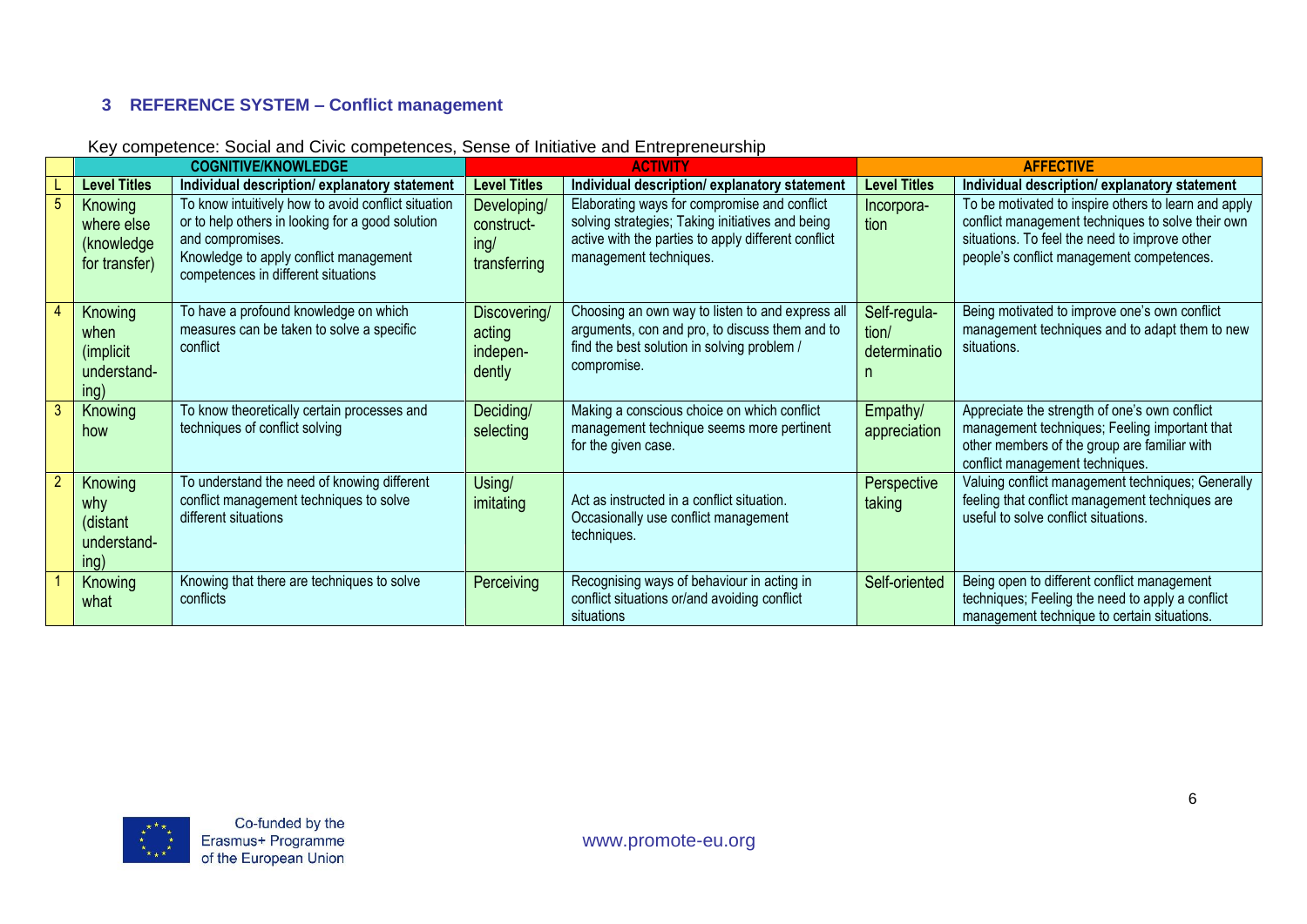#### **4 REFERENCE SYSTEM – Leadership**

<span id="page-6-0"></span>

|                                                               | <b>COGNITIVE/KNOWLEDGE</b>                                                                                                                                                                                                                                 | <b>ACTIVITY</b>                                   |                                                                                                                                                                                            | <b>AFFECTIVE</b>                      |                                                                                                                                                                             |
|---------------------------------------------------------------|------------------------------------------------------------------------------------------------------------------------------------------------------------------------------------------------------------------------------------------------------------|---------------------------------------------------|--------------------------------------------------------------------------------------------------------------------------------------------------------------------------------------------|---------------------------------------|-----------------------------------------------------------------------------------------------------------------------------------------------------------------------------|
| <b>Level Titles</b>                                           | Individual description/explanatory statement                                                                                                                                                                                                               | <b>Level Titles</b>                               | Individual description/explanatory statement                                                                                                                                               | <b>Level Titles</b>                   | Individual description/explanatory statement                                                                                                                                |
| Knowing<br>where else<br>(knowledge)<br>for transfer)         | Being able to assess which types of leadership<br>interventions are adequate in specific situations<br>and help other people in implementing them                                                                                                          | Developing/<br>construct-<br>inq/<br>transferring | Developing your own leadership style and<br>techniques as a leader and applying it in<br>different situations<br>To create and execute leadership strategies and<br>transfer it to others. | Incorpora-<br>tion                    | To find it important that the other members of the<br>group value leadership.<br>To find it important to share your leadership<br>competences.                              |
| Knowing<br>when<br>( <i>implicit</i> )<br>understand-<br>ing) | Knowing when and how to apply the appropriate<br>leadership techniques in order to solve problems<br>or take opportunities.<br>Knowing how and when your input and style as a<br>group leader will affect the group you are in and<br>its project results. | Discovering/<br>acting<br>indepen-<br>dently      | Acting as a leader and trying out a range of<br>different leadership styles and apply them<br>according to the situation and the objectives of<br>the project.                             | Self-regula-<br>tion/<br>determinatio | Feeling the need to be a leader. Valuing your<br>interest in leadership and in taking the lead<br>yourself. Feeling the need to improve your own<br>leadership competences. |
| Knowing<br>how                                                | Knowing different leadership styles, techniques<br>and approaches and knowing how they are<br>related to specific performances of a group and<br>outcomes of a project.                                                                                    | Deciding/<br>selecting                            | Taking the lead and applying specific leadership<br>techniques you think are appropriate according<br>to your perception of the situation.                                                 | Empathy/<br>appreciation              | Feeling the need to take the lead in a group or in a<br>situation.<br>To find it important that (your) leadership is valued<br>by the other members of the group.           |
| Knowing<br>why<br>(distant<br>understand-<br>ing)             | Knowing that different leadership styles exist and<br>knowing that different leadership approaches<br>can affect the work of/in the group.                                                                                                                 | Using/<br>imitating                               | Occasionally applying leadership concepts &<br>actions as offered from theory or copied from a<br>role model.                                                                              | Perspective<br>taking                 | Generally feeling the need for a leader and for<br>cooperative structures requiring leadership.                                                                             |
| Knowing<br>what                                               | Knowing what leadership is and knowing that it<br>takes a leader to guide a group or a project                                                                                                                                                             | Perceiving                                        | leadership<br>Recognising<br>situations<br>where<br>is.<br>needed and where someone should take the<br>lead                                                                                | Self-oriented                         | Feeling the need for a leader / leadership in your<br>team or in a situation you are in.                                                                                    |

#### Key competence: Social and Civic competences, Sense of Initiative and Entrepreneurship

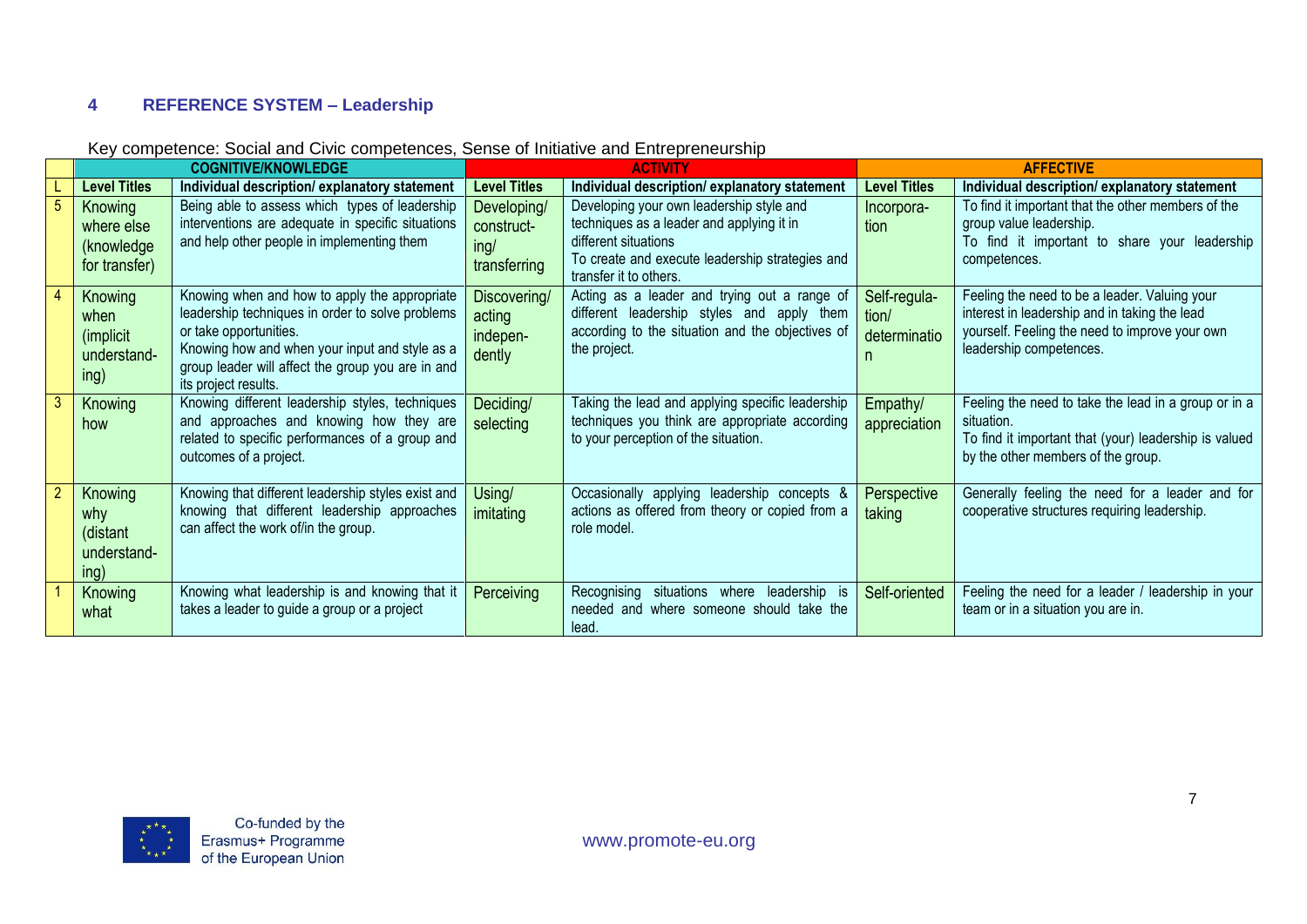## **5 REFERENCE SYSTEM - Managing diversity**

#### Key competence: Social and Civic competences

<span id="page-7-0"></span>

|                | <b>COGNITIVE/KNOWLEDGE</b>                           |                                                                                                                                                                                                                                                                                                    | <b>ACTIVITY</b>                              |                                                                                                                                                       | <b>AFFECTIVE</b>                          |                                                                                                                                                                     |
|----------------|------------------------------------------------------|----------------------------------------------------------------------------------------------------------------------------------------------------------------------------------------------------------------------------------------------------------------------------------------------------|----------------------------------------------|-------------------------------------------------------------------------------------------------------------------------------------------------------|-------------------------------------------|---------------------------------------------------------------------------------------------------------------------------------------------------------------------|
|                | <b>Level Titles</b>                                  | Individual description/explanatory statement                                                                                                                                                                                                                                                       | <b>Level Titles</b>                          | Individual description/explanatory statement                                                                                                          | <b>Level Titles</b>                       | Individual description/explanatory statement                                                                                                                        |
| 5              | Knowing<br>where else<br>(knowledge<br>for transfer) | Knowing how to value, respect and support<br>diversity and heterogeneity in the group =<br>Managing and behaving in the group under<br>conscious consideration of DM. Knowing                                                                                                                      | Developing/<br>constructing/<br>transferring | Developing your own strategies for diversity<br>management                                                                                            | Incorpora<br>tion                         | To live according to a philosophy to manage<br>diversity and heterogeneity in the own life<br>contexts                                                              |
|                |                                                      | how to include other group members in your<br>vision.                                                                                                                                                                                                                                              |                                              |                                                                                                                                                       |                                           |                                                                                                                                                                     |
| 4              | Knowing<br>when<br>(Implicit)<br>understandin        | Knowing when and how to react on<br>situations triggered by<br>cultural/social/religious/ differences                                                                                                                                                                                              | Discovering/<br>acting<br>indepen-<br>dently | Looking for different and new DM strategies,<br>trying and applying different strategies                                                              | Self-<br>regulation/<br>determinatio<br>n | To regulate one's own feelings for the sake of<br>the group in order to respect diversity,<br>heterogeneity and the feelings and attitudes of<br>the group members. |
| $\mathbf{3}$   | Knowing<br>how                                       | Knowing a number of concrete connections<br>between different backgrounds (e.g.<br>educational, religious, age, gender, cultural,<br>learning styles etc.) and related preferences,<br>attitudes and behaviours in a group.<br>Knowing how it can influence the work or<br>performance of a group. | Deciding/<br>selecting                       | Deliberately working on DM strategies.<br>Applying basic strategies for diversity<br>management                                                       | Empathy/<br>apprecia-tion                 | To try to feel like the learner ex. the team<br>mate) feels regarding a specific issue.                                                                             |
| $\overline{2}$ | Knowing<br>why<br>(Distant<br>understandin           | Knowing why people show different<br>behaviours and basic knowledge of conflict<br>management and/or communication<br>techniques                                                                                                                                                                   | Using/<br>Imitating                          | Occasionally taking differences<br>(cultural/social/religious/) into account in<br>the way you have learned from other people<br>or from a role model | Perspective<br>taking                     | Curiosity towards diversity and heterogeneity<br>and a respective management approach.<br>Generally feeling the need for DM while in a<br>group.                    |
|                | Knowing<br>what                                      | Knowing that in a group diverse<br>backgrounds and contexts of group<br>members exist.                                                                                                                                                                                                             | Perceiving                                   | Recognising diversity and heterogeneity in<br>your group                                                                                              | Self oriented                             | Feeling that learners feel different towards a<br>specific issue in the group situation.                                                                            |

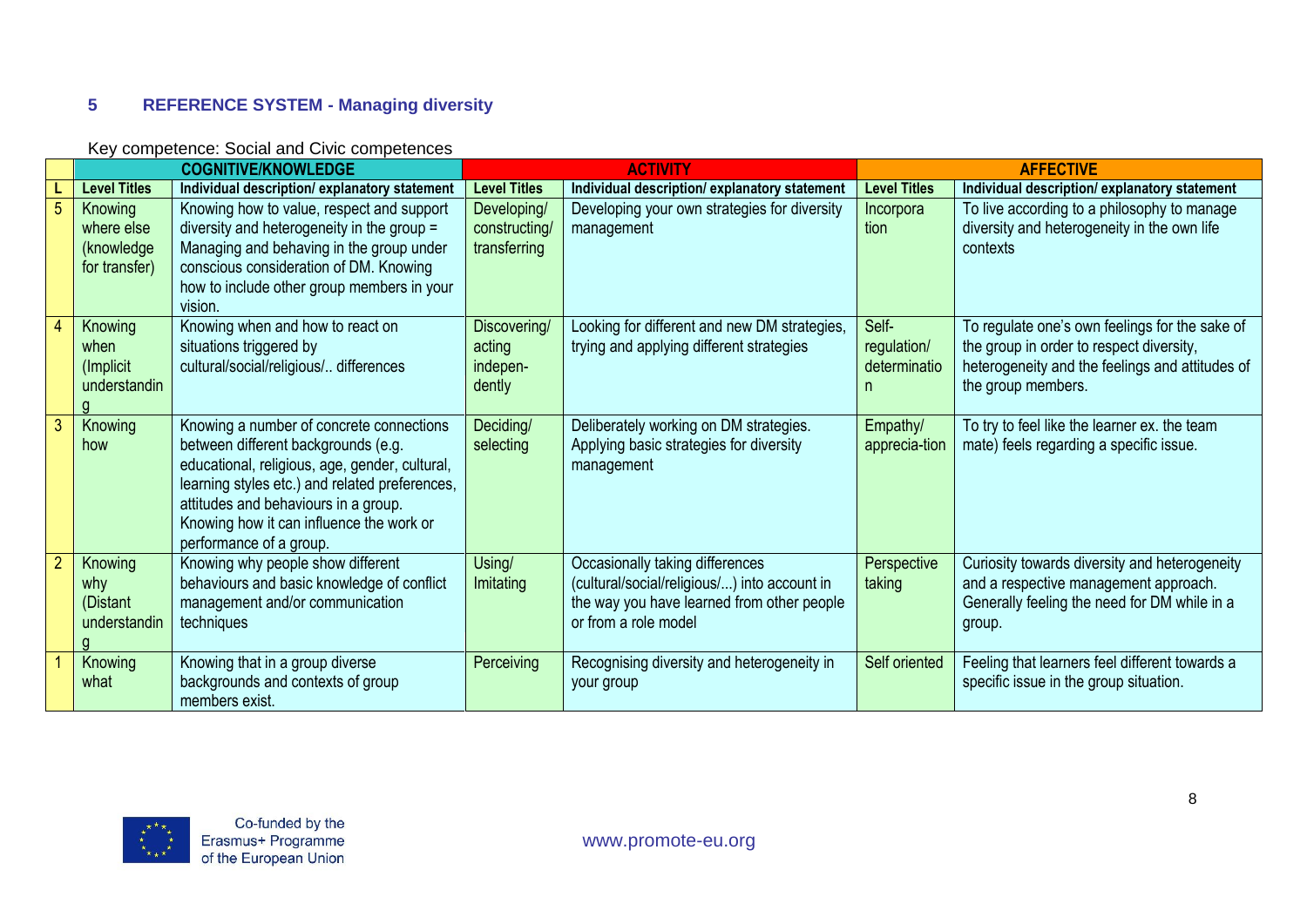## **6 REFERENCE SYSTEM – Networking**

<span id="page-8-0"></span>

|                |                     | <b>COGNITIVE/KNOWLEDGE</b>                                                              |                     | <b>ACTIVITY</b>                                                          |                          | <b>AFFECTIVE</b>                                                                             |
|----------------|---------------------|-----------------------------------------------------------------------------------------|---------------------|--------------------------------------------------------------------------|--------------------------|----------------------------------------------------------------------------------------------|
|                | <b>Level Titles</b> | Individual description/explanatory                                                      | <b>Level Titles</b> | Individual description/explanatory                                       | <b>Level Titles</b>      | Individual description/explanatory                                                           |
|                |                     | statement                                                                               |                     | statement                                                                |                          | statement                                                                                    |
| 5              | Knowing             | Knowing how to integrate networking into                                                | Developing/         | To actively plan and create networking                                   | Incorpora-               | To find it important that the other people in the                                            |
|                | where else          | training activities and in the collaboration                                            | constructing/       | opportunities and networking activities to                               | tion                     | sector (colleagues and stakeholders) are open                                                |
|                | (knowledge          | with colleagues and stakeholders.                                                       | transferring        | improve professional knowledge and to                                    |                          | and active as networkers.                                                                    |
|                | for transfer)       | Knowing how to help other people act<br>successfully in different networking            |                     | establish new ways of collaboration with<br>colleagues and stakeholders. |                          | To feel the need to inspire other people to<br>network and to involve them in own networking |
|                |                     | structures.                                                                             |                     |                                                                          |                          | activities.                                                                                  |
|                | Knowing             | Knowing how and when to apply the                                                       | Discovering/        | Deliberately seeking networking                                          | Self-                    | To feel the need to be pro-active in                                                         |
|                | when                | different networking techniques for the task                                            | acting              | opportunities and for the appropriate                                    | regulation/              | networking.                                                                                  |
|                | (Implicit)          | as an adult educator.                                                                   | indepen-            | networking techniques to exchange with                                   | determinatio             | To value your curiosity for networking and its                                               |
|                | understandin        | Knowing how to act in different networking                                              | dently              | other vet professionals                                                  | n                        | opportunities.                                                                               |
|                |                     | structures.                                                                             |                     | To choose the right networking techniques                                |                          | To find it important to be creative in this                                                  |
|                |                     |                                                                                         |                     | and to act appropriately.                                                |                          | respect.                                                                                     |
|                |                     |                                                                                         | Deciding/           |                                                                          |                          |                                                                                              |
|                | Knowing<br>how      | Knowing different networking techniques<br>and practice for sharing, learning, advocacy | selecting           | To take part in networking activities as they<br>are offered by others.  | Empathy/<br>appreciation | To value networking in general. To find it<br>important that networking is valued by the     |
|                |                     | and building contacts.                                                                  |                     | To apply existing networking techniques in a                             |                          | (people in the) sector you are working in.                                                   |
|                |                     |                                                                                         |                     | correct way to exchange knowledge and                                    |                          |                                                                                              |
|                |                     |                                                                                         |                     | experiences.                                                             |                          |                                                                                              |
| $\overline{2}$ | Knowing             | Knowing that through networking one can                                                 | Using/              | To talk to colleagues and stakeholders, to                               | Perspective              | To feel that networking is important for ones'                                               |
|                | why                 | learn, build useful contacts and spread info                                            | Imitating           | try to learn from them, to build contacts.                               | taking                   | teaching/training activities.                                                                |
|                | (Distant            | to different target groups in your working                                              |                     |                                                                          |                          | To feel the value of networking.                                                             |
|                | understandin        | /teaching environment.                                                                  |                     |                                                                          |                          |                                                                                              |
|                | Knowing             | Knowing the concept of networking                                                       | Perceiving          | To see and recognise the values and                                      | Self oriented            | To find it important to talk to people and try to                                            |
|                | what                |                                                                                         |                     | opportunities of networking in adult learning                            |                          | learn from them. To feel the need to join a                                                  |
|                |                     |                                                                                         |                     | /vet                                                                     |                          | network of VET professionals                                                                 |

## Key competence: Social and Civic competences, Sense of Initiative and Entrepreneurship, Learning to Learn

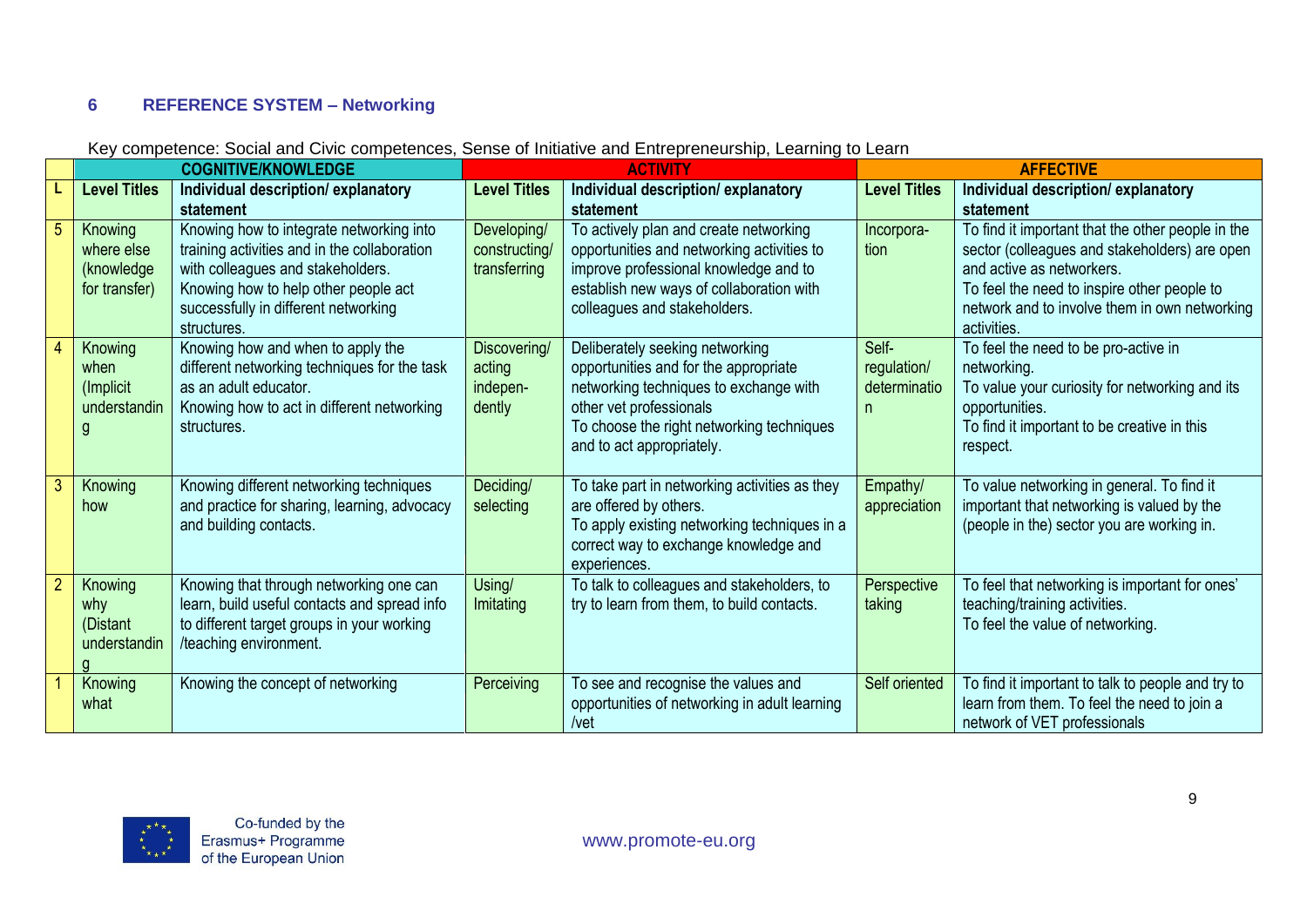## **7 REFERENCE SYSTEM – Teamworking**

|  |  | Key competence: Social and Civic competences, Sense of Initiative and Entrepreneurship, Learning to Learn |  |  |  |
|--|--|-----------------------------------------------------------------------------------------------------------|--|--|--|
|--|--|-----------------------------------------------------------------------------------------------------------|--|--|--|

<span id="page-9-0"></span>

|                |                                                            | <b>COGNITIVE/KNOWLEDGE</b>                                                                                                                                                                                                     | <b>ACTIVITY</b>                              |                                                                                                                                                                                                                                      | <b>AFFECTIVE</b>                           |                                                                                                                                                                                                                                     |
|----------------|------------------------------------------------------------|--------------------------------------------------------------------------------------------------------------------------------------------------------------------------------------------------------------------------------|----------------------------------------------|--------------------------------------------------------------------------------------------------------------------------------------------------------------------------------------------------------------------------------------|--------------------------------------------|-------------------------------------------------------------------------------------------------------------------------------------------------------------------------------------------------------------------------------------|
|                | <b>Level Titles</b>                                        | Individual description/explanatory<br>statement                                                                                                                                                                                | <b>Level Titles</b>                          | Individual description/explanatory<br>statement                                                                                                                                                                                      | <b>Level Titles</b>                        | Individual description/explanatory<br>statement                                                                                                                                                                                     |
|                | Knowing<br>where else<br>(knowledge<br>for transfer)       | Knowing how to enhance team processes in<br>different teams.<br>Knowing how to help other people act<br>successfully in teams and to assign specific<br>responsibilities to people keeping in mind<br>their relevant skills.   | Developing/<br>constructing/<br>transferring | Leading a team in a way that members are<br>able to contribute to the best of their<br>abilities, supporting them to do so.<br>Being able to strategically develop a team.<br>Supporting others in team work and team<br>leadership. | Incorpora-<br>tion                         | Having internalised the "culture" of<br>constructive team work and to accomplish<br>goals through mutual support.<br>To encourage and inspire others to join a team<br>and to improve their teamwork skills.                        |
|                | Knowing<br>when<br>( <i>implicit</i><br>understandin<br>g) | Having substantial knowledge on how and<br>when to join/form a team. Understanding<br>strength and weaknesses of team members.<br>Knowing the importance of communication<br>and how to coordinate workflows.                  | Discovering/<br>acting<br>indepen-<br>dently | Being able to assign and coordinate specific<br>tasks and roles to team members on the<br>basis of their strengths and weaknesses.<br>Monitoring team processes. Trying out new<br>roles for oneself.                                | Self-<br>regulation/<br>determinatio<br>n. | Feeling the importance to refrain from own<br>preferences (e.g. in regard to procedures, own<br>solution strategies, methods etc.) for the sake<br>of the team and the teamwork. Being<br>determined to be a good team worker.      |
| $\mathbf{3}$   | Knowing<br>how                                             | Knowing the basic dynamics and demands<br>of teamwork. Knowing how to engage in a<br>coordinated work flow where the skills,<br>qualities and limits of each member are<br>taken into account in order to work<br>efficiently. | Deciding/<br>selecting                       | Actively reaching out to join a team or help<br>create a team. To contribute to the team<br>process according to own strengths and<br>needs for reaching the shared goal.                                                            | Empathy/<br>appreciation                   | Having a positive attitude towards working<br>together in a team and to appreciate team<br>diversity. Finding it important to have a 'team<br>spirit'. Being motivated to develop own<br>competence to successfully work in a team. |
| $\overline{2}$ | Knowing<br>why<br>(distant<br>understandin<br>g)           | Knowing that teamwork is a more effective<br>way to achieve results. Knowing it demands<br>from individuals to coordinate their work<br>considering individual competences and<br>abilities.                                   | Using/<br>Imitating                          | Contributing to team work when being<br>invited or instructed to. Full-filling assigned<br>tasks in a team.                                                                                                                          | Perspective<br>taking                      | Being interested in the potentials of team work<br>and to learn more about it.                                                                                                                                                      |
|                | Knowing<br>what                                            | Knowing that teamwork is collaborating with<br>others to reach a shared goal.                                                                                                                                                  | <b>Perceiving</b>                            | Recognising situations in which teamwork is<br>feasible to reach goals.                                                                                                                                                              | Self oriented                              | Seeing teamwork as something positive, but<br>without considering developing own team work<br>competence.                                                                                                                           |

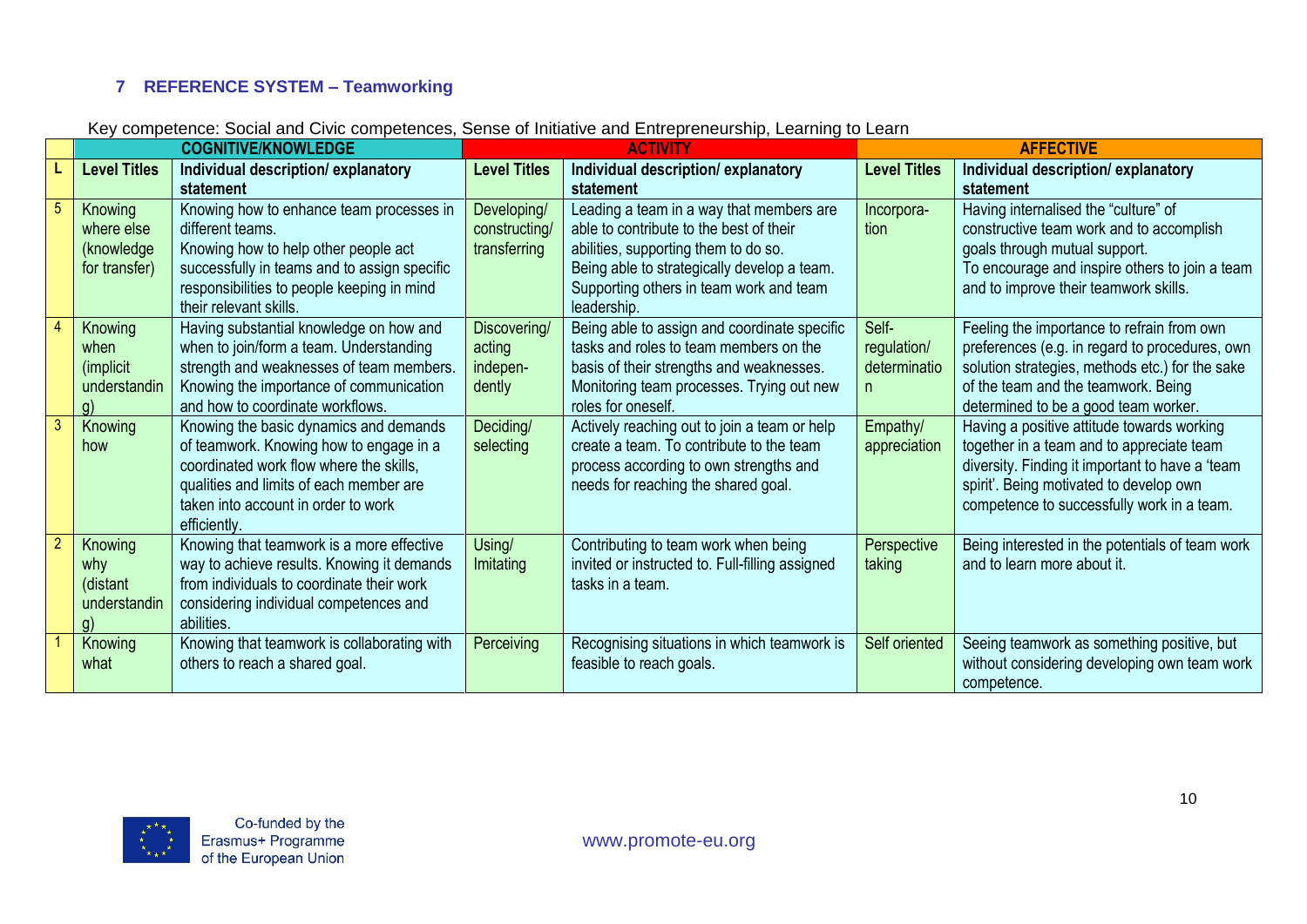## **8 REFERENCE SYSTEM – Client orientation**

#### Key competence: Sense of Initiative and Entrepreneurship

<span id="page-10-0"></span>

|                |                     | <b>COGNITIVE/KNOWLEDGE</b>                    |                     | <b>ACTIVITY</b>                              |                     | <b>AFFECTIVE</b>                                |
|----------------|---------------------|-----------------------------------------------|---------------------|----------------------------------------------|---------------------|-------------------------------------------------|
|                | <b>Level Titles</b> | Individual description/explanatory            | <b>Level Titles</b> | Individual description/explanatory           | <b>Level Titles</b> | Individual description/explanatory              |
|                |                     | statement                                     |                     | statement                                    |                     | statement                                       |
|                | Knowing             | To intuitively know (or to be able to acquire | Developing/         | To actively plan and develop your own client | Incorpora-          | To find it important that other colleagues      |
|                | where else          | knowledge on) how to deal with a clients in   | constructing/       | oriented strategies. (To go beyond pure      | tion                | engage for clients and their needs and          |
|                | (knowledge)         | regard to the working context.                | transferring        | actions and develop a larger approach)       |                     | demands. Interiorisation, transfer to other     |
|                | for transfer)       |                                               |                     |                                              |                     | aspects of life.                                |
| $\overline{4}$ | Knowing             | To understand what actions are needed to      | Discovering/        | To actively research what techniques or      | Self-               | To regulate one' own feelings in order to       |
|                | when                | help clients with specific demands (and to    | acting              | choices are adequate in regard to the client | regulation/         | support a special client.                       |
|                | (implicit)          | solve a number of situations).                | indepen-            | background and the specific situation.       | determinatio        |                                                 |
|                | understandin        |                                               | dently              |                                              |                     |                                                 |
|                | $\mathsf{q}$        |                                               |                     |                                              |                     |                                                 |
| 3              | Knowing             | To know theoretically about the specific      | Deciding/           | To be able to assign the right actions (own  | Empathy/            | To appreciate client orientation, to find it    |
|                | how                 | needs of clients and how the own behaviour    | selecting           | behaviour) towards the customer in regard    | appreciation        | important to support persons with specific      |
|                |                     | and approach can adapt to the needs of        |                     | to its needs.                                |                     | demands                                         |
|                |                     | those clients in general.                     |                     |                                              |                     |                                                 |
| $\overline{2}$ | Knowing             | To know that there are different ways to deal | Using/              | To adapt the own behaviour towards the       | Perspective         | To be curious and interested in the theme of    |
|                | why                 | with clients and that clients have different  | Imitating           | client when instructed.                      | taking              | supporting clients                              |
|                | (distant            | backgrounds and needs                         |                     |                                              |                     |                                                 |
|                | understandin        |                                               |                     |                                              |                     |                                                 |
|                | $\mathsf{q}$        |                                               |                     |                                              |                     |                                                 |
|                | Knowing             | To understand that certain clients behave     | Perceiving          | To see and recognise different client        | Self oriented       | Not relating the theme of client orientation to |
|                | what                | differently and that client orientation is a  |                     | behaviours without acting                    |                     | oneself and the own working life                |
|                |                     | suitable concept to deal with this            |                     |                                              |                     |                                                 |

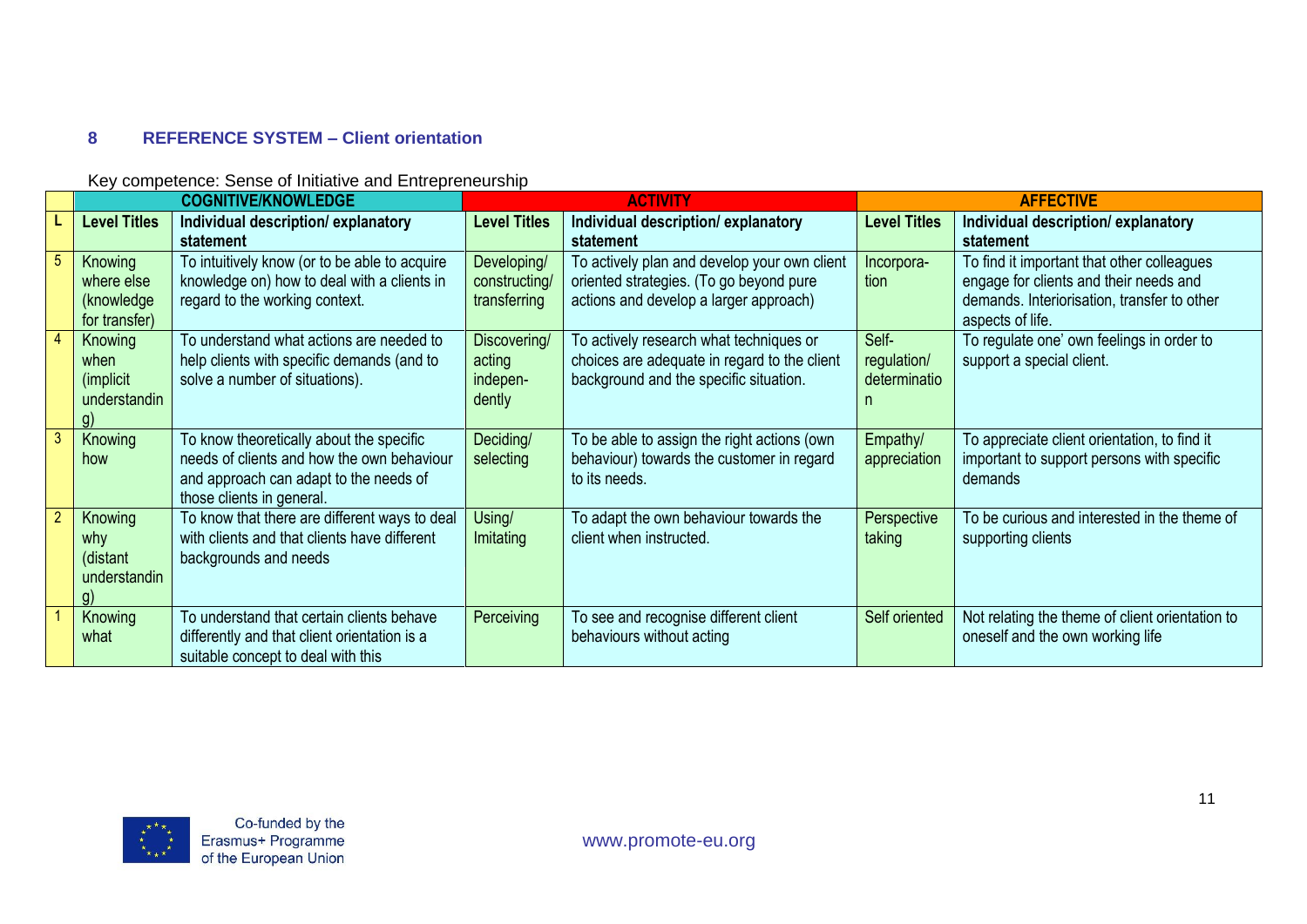## **9 REFERENCE SYSTEM – Flexibility**

<span id="page-11-0"></span>

|                                                      | <b>COGNITIVE/KNOWLEDGE</b>                                                                                                                                          | <b>ACTIVITY</b>                              |                                                                                                                                                                  | <b>AFFECTIVE</b>                          |                                                                                                                                |
|------------------------------------------------------|---------------------------------------------------------------------------------------------------------------------------------------------------------------------|----------------------------------------------|------------------------------------------------------------------------------------------------------------------------------------------------------------------|-------------------------------------------|--------------------------------------------------------------------------------------------------------------------------------|
| <b>Level Titles</b>                                  | Individual description/explanatory<br>statement                                                                                                                     | <b>Level Titles</b>                          | Individual description/explanatory<br>statement                                                                                                                  | <b>Level Titles</b>                       | Individual description/explanatory<br>statement                                                                                |
| Knowing where<br>else<br>(knowledge for<br>transfer) | Knowing of adaptation strategies and<br>analyzing the impact of flexibility<br>(strategy level)                                                                     | Developing/<br>constructing/<br>transferring | Creating own strategies and using the range<br>of the own behavioural repertoire                                                                                 | Incorpora-<br>tion                        | Inspiring and encouraging others to be flexible.                                                                               |
| Knowing when<br>(implicit)<br>understanding)         | Knowing when to adapt the own<br>behaviour in order to cope with a situation<br>(Action level)<br>Ability to assign a specific behaviour to a<br>specific situation | Discovering/<br>acting<br>indepen-<br>dently | Trying out behavioural strategies and<br>methods<br>Analysing situations and acting accordingly<br>Ability to perform adequately in rather<br>unknown situations | Self-<br>regulation/<br>determinatio<br>n | Refraining from known behavioural patterns<br>for the sake of the situation. Being motivated<br>to adapt and/or to be flexible |
| Knowing how                                          | Knowing how to be flexible,<br>understanding reasons and methods of<br>being flexible.                                                                              | Deciding/<br>selecting                       | Performing different repertoires of<br>behaviours and acting in a flexible way in<br>known situations                                                            | Empathy/<br>appreciation                  | Feeling good to be flexible<br>Wishing to be flexible.                                                                         |
| Knowing why<br>(distant<br>understanding)            | Knowing that there are benefits and<br>advantages of being flexible                                                                                                 | Using/<br>Imitating                          | Showing some flexibility (trying out new<br>things/methods) when being instructed.                                                                               | Perspective<br>taking                     | Being curious and interested in how others<br>behave in different situations<br>Interested in being flexible                   |
| Knowing what                                         | Knowing that flexibility is expected                                                                                                                                | Perceiving                                   | Understanding the need of being flexible<br>without acting                                                                                                       | Self oriented                             | No interest in being flexible.                                                                                                 |

#### Key competence: Social and Civic competences, Sense of Initiative and Entrepreneurship, Learning to Learn

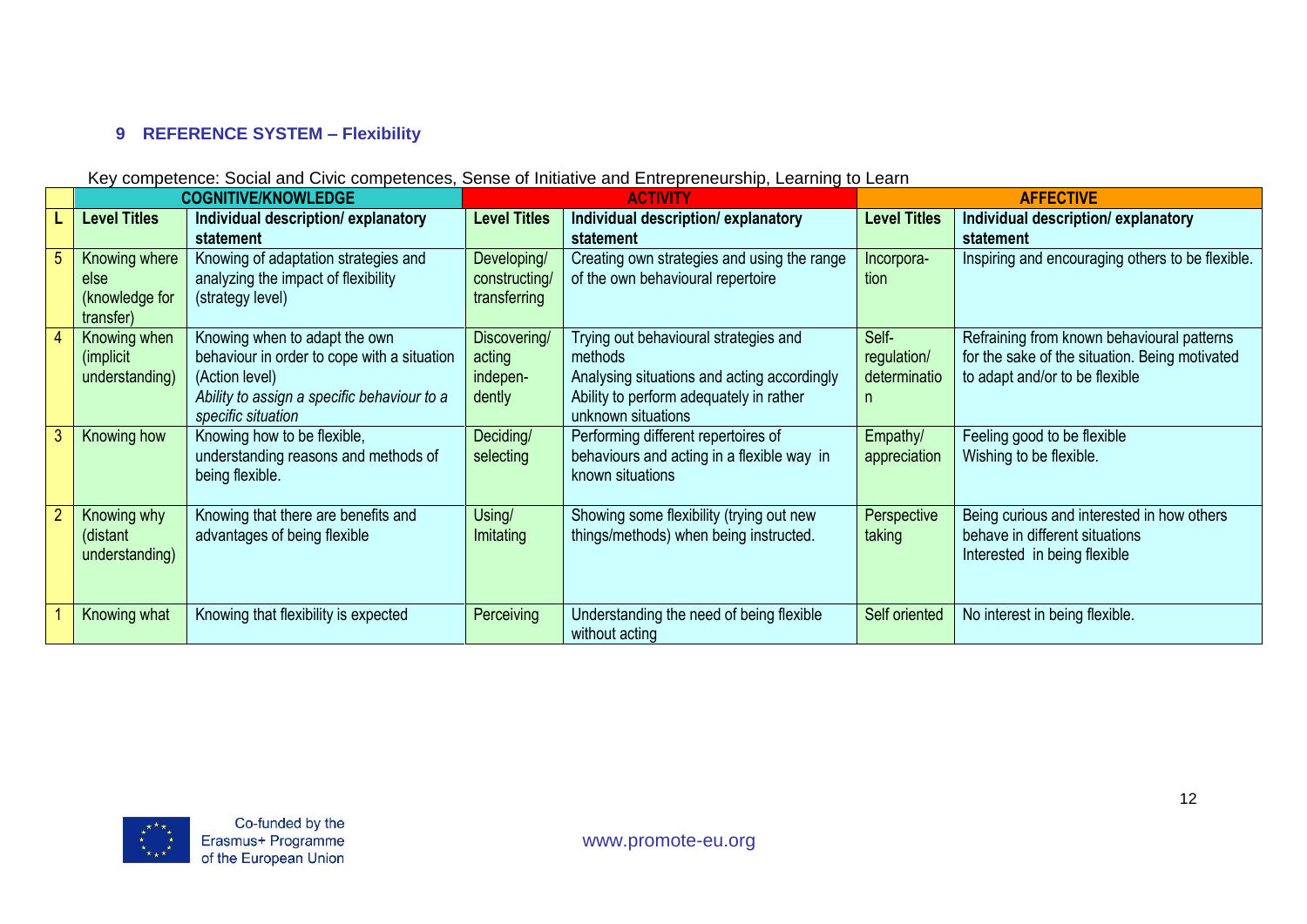## **10 REFERENCE SYSTEM – Self-reliance/ Autonomy**

#### Key competence: Sense of Initiative and Entrepreneurship, Learning to Learn

<span id="page-12-0"></span>

|                |                                                                        | <b>COGNITIVE/KNOWLEDGE</b>                                                                                                                                                                                                          | <b>ACTIVITY</b>                              |                                                                                                                                                                                                                      | <b>AFFECTIVE</b>                           |                                                                                                                                                                                                                                            |
|----------------|------------------------------------------------------------------------|-------------------------------------------------------------------------------------------------------------------------------------------------------------------------------------------------------------------------------------|----------------------------------------------|----------------------------------------------------------------------------------------------------------------------------------------------------------------------------------------------------------------------|--------------------------------------------|--------------------------------------------------------------------------------------------------------------------------------------------------------------------------------------------------------------------------------------------|
|                | <b>Level Titles</b>                                                    | Individual description/explanatory<br>statement                                                                                                                                                                                     | <b>Level Titles</b>                          | Individual description/explanatory<br>statement                                                                                                                                                                      | <b>Level Titles</b>                        | Individual description/explanatory<br>statement                                                                                                                                                                                            |
| 5 <sup>5</sup> | Knowing<br>where else<br>(knowledge<br>for transfer)                   | Knowing how to transfer and develop new<br>strategies to tackle challenging situations<br>acting independently, pro-actively and<br>autonomously.<br>Intuitively knowing how to evaluate, choose<br>and apply different strategies. | Developing/<br>constructing/<br>transferring | Creating own decision-making strategies<br>and self-directed action in various work or<br>personal related contexts; inspiring others to<br>act independently and autonomously, being<br>e.g. a role-model for them; | Incorpora-<br>tion                         | Having incorporated to act as a fully<br>autonomous person and to live according to<br>the own principles regarding self-reliance and<br>autonomy. Wanting to support others in<br>developing this competence.                             |
|                | Knowing<br>when<br><i>(implicit)</i><br>understandin<br>$\mathfrak{g}$ | Knowing strategies and methods to tackle<br>challenging situations using one's own skills<br>and resources, and that there might be limits<br>for taking own decisions/actions. Knowing<br>how to mobilise external resources.      | Discovering/<br>acting<br>indepen-<br>dently | Searching for and organising the most<br>appropriate resources (internal and external)<br>to handle challenging situations in an<br>autonomous and self-directed manner                                              | Self-<br>regulation/<br>determinatio<br>n. | Feeling the need to act in an autonomous and<br>independent way when facing different<br>challenges and being determined to improve<br>own capability to do so.                                                                            |
| 3 <sup>2</sup> | Knowing<br>how                                                         | Knowing which how own skills and<br>resources determine a decision/make an<br>action and how to organize external<br>resources, if needed.                                                                                          | Deciding/<br>selecting                       | Being able to analyse the situation and<br>systematically take decisions/make actions<br>using one's own skills and resources, acting<br>independently and self-directed.                                            | Empathy/<br>appreciation                   | Finding it important and to value autonomous,<br>independent and self-responsible action;<br>appreciating the rewards of being autonomous<br>(freedom; sense of achievement) and being<br>motivated to improve own competence to do<br>SO. |
| $\overline{2}$ | Knowing<br>why<br>(distant<br>understandin<br>a                        | Knowing what are the benefits of relying on<br>one's own abilities and resources and that<br>one is responsible for his/her own<br>actions/decisions.                                                                               | Using/<br>Imitating                          | Occasionally trying to take decisions/<br>actions using one's own skills and<br>resources, by watching others, imitating<br>strategies for autonomous / self-directed<br>acting.                                     | Perspective<br>taking                      | Being interested to learn how to act<br>independently using one's own skills and<br>resources.                                                                                                                                             |
|                | Knowing<br>what                                                        | Knowing what is the scope of one's own<br>capabilities, judgment, and resources and<br>that one's own decision may affect others.                                                                                                   | Perceiving                                   | Recognising that one can take<br>actions/decision using one's own skills and<br>resources.                                                                                                                           | Self oriented                              | Feeling that autonomous decision making and<br>acting can challenge oneself as it requires<br>responsibility.                                                                                                                              |

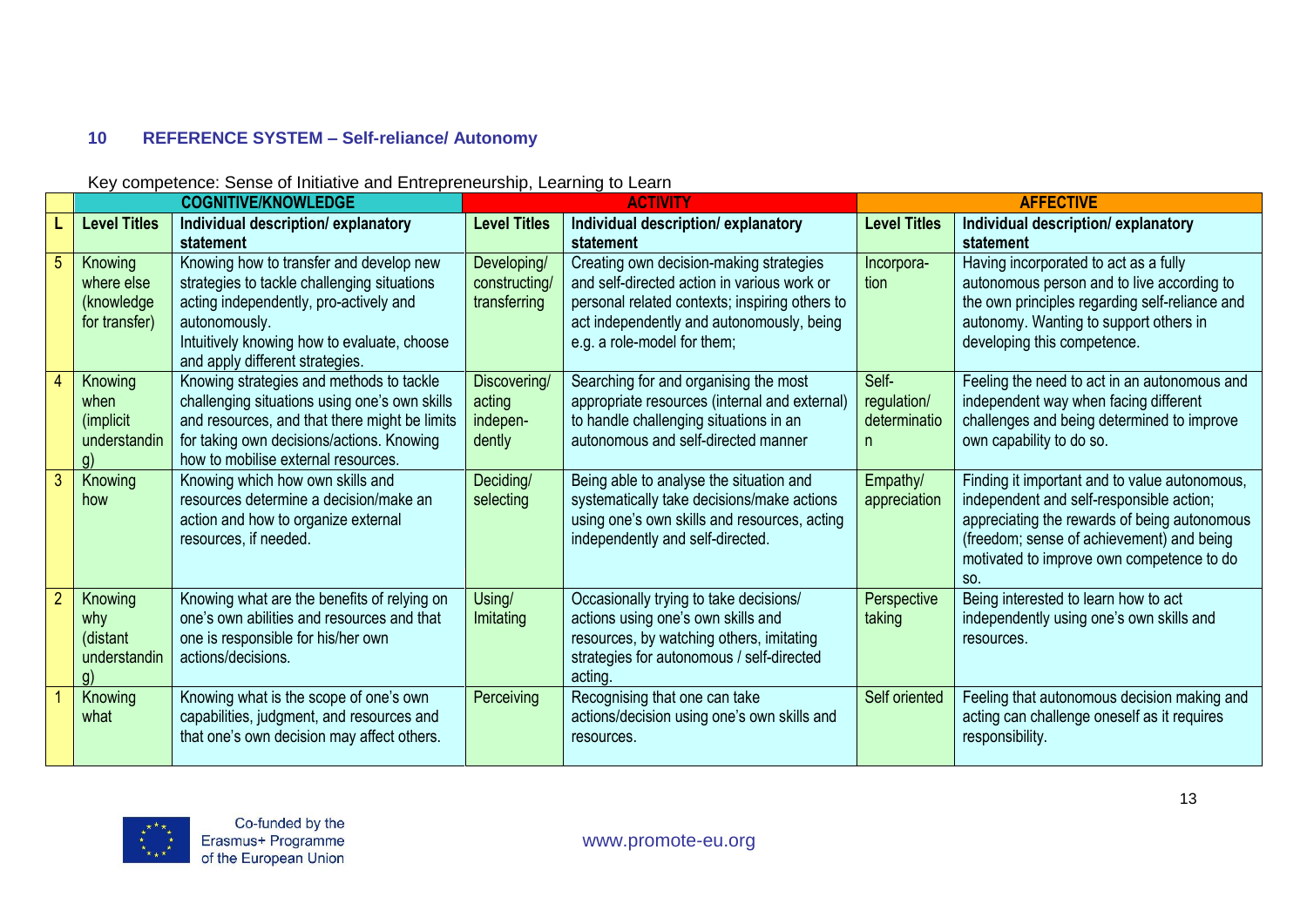#### **11 REFERENCE SYSTEM – Problem Solving**

#### Key competence: Social and Civic competences, Sense of Initiative and Entrepreneurship, Learning to Learn

| <b>COGNITIVE/KNOWLEDGE</b> |                                               | <b>ACTIVITY</b>     |                                                | <b>AFFECTIVE</b>    |                                                 |
|----------------------------|-----------------------------------------------|---------------------|------------------------------------------------|---------------------|-------------------------------------------------|
| <b>Level Titles</b>        | Individual description/explanatory            | <b>Level Titles</b> | Individual description/explanatory             | <b>Level Titles</b> | Individual description/explanatory              |
|                            | statement                                     |                     | statement                                      |                     | statement                                       |
| Knowing                    | Having a large portfolio of problem solving   | Developing/         | Planning new strategies to solve problems,     | Incorpora-          | Being enthusiastic about solving problems and   |
| where else                 | strategies that can be applied in new         | constructing/       | invent/plan new strategies/approaches to       | tion                | encouraging other people and co-operate with    |
| (knowledge                 | contexts                                      | transferring        | solve problems                                 |                     | them to solve certain problems.                 |
| for transfer)              |                                               |                     |                                                |                     |                                                 |
| Knowing                    | Knowing variations and modifications to       | Discovering/        | Discovering and applying complex solutions     | Self-               | Restraining from personal wishes to tackle the  |
| when                       | solving problems in different contexts and    | acting              | in different contexts (leisure, internship, at | regulation/         | task. Openness to find new solutions and to     |
| ( <i>implicit</i>          | how to actively use of my resources.          | indepen-            | home).                                         | determinatio        | take them on board.                             |
| understandin               | Knowing different ways/instruments to         | dently              |                                                |                     |                                                 |
|                            | tackle the task                               |                     |                                                |                     |                                                 |
| Knowing how                | Theoretical knowledge on what to do to        | Deciding/           | Applying given problem solving actions.        | Empathy/            | Being motivated to solve the problem and to     |
|                            | solve the problem/to tackle the task and to   | selecting           | Choosing between different (given)             | appreciation        | deal with the task.                             |
|                            | reach the goal.                               |                     | possibilities to solve the problem             |                     |                                                 |
| Knowing why                | Knowing the reason for the task or the        | Using/              | Being instructed to take specific actions to   | Perspective         | Curiosity in finding solutions to the problem   |
| (distant                   | background of the problem.                    | Imitating           | tackle with the problem/task                   | taking              |                                                 |
| understandin               |                                               |                     |                                                |                     |                                                 |
| g)                         |                                               |                     |                                                |                     |                                                 |
| Knowing                    | Knowing that there is a specific task and it  | Perceiving          | Understanding the problem without taking       | Self oriented       | Not interested in solving a problem or in       |
| what                       | is necessary to solve it in order to reach my |                     | action.                                        |                     | thinking and applying possible solutions to it. |
|                            | goal.                                         |                     |                                                |                     |                                                 |

<span id="page-13-0"></span>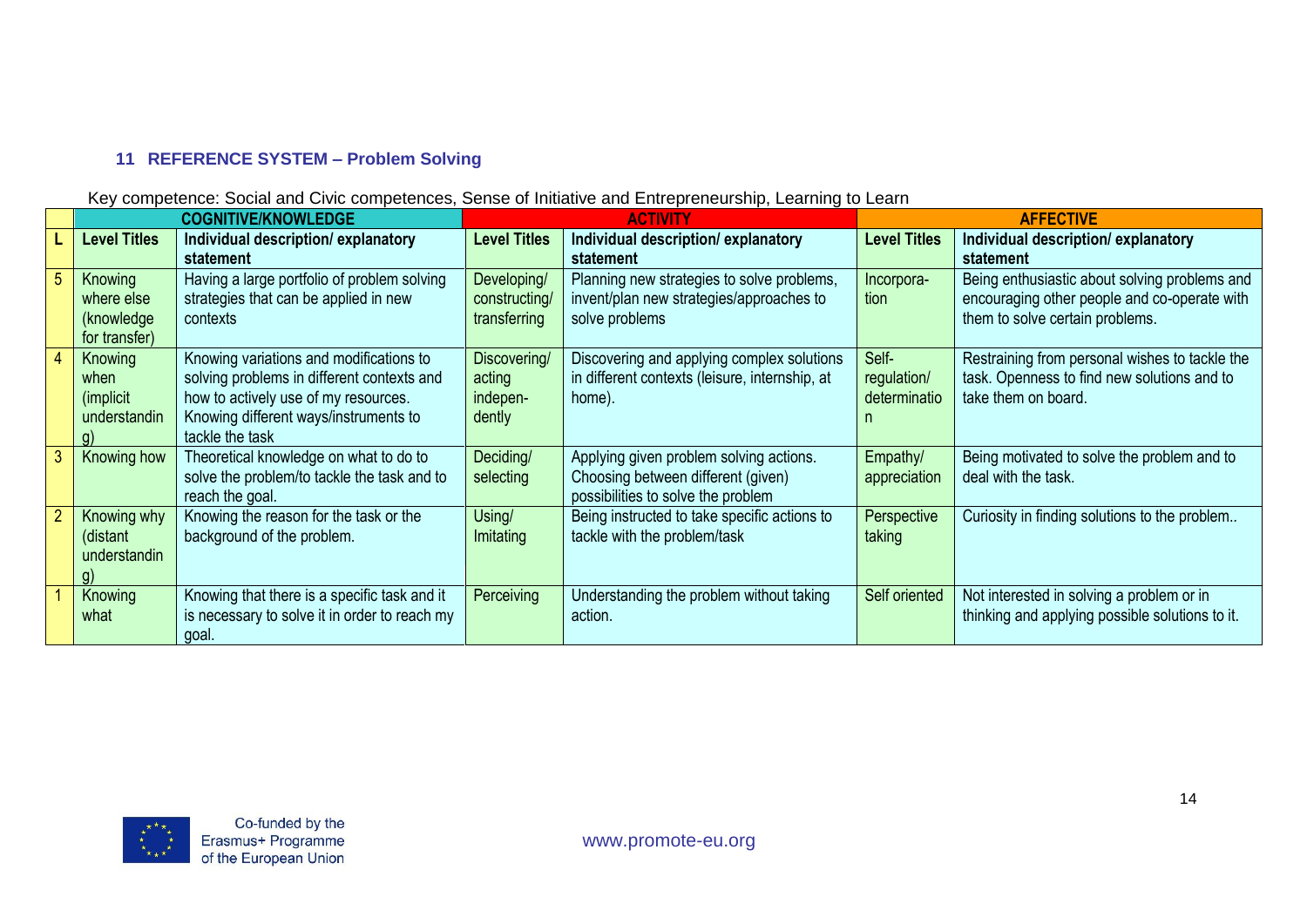## **12 REFERENCE SYSTEM – Critical Thinking**

#### Key competence: Social and Civic competences, Learning to Learn

<span id="page-14-0"></span>

| <b>COGNITIVE/KNOWLEDGE</b>                                 |                                                                                                                                                                                                                                                         | <b>ACTIVITY</b>                              |                                                                                                                                                                                                                                                        | <b>AFFECTIVE</b>                           |                                                                                                                                                                                                                                        |
|------------------------------------------------------------|---------------------------------------------------------------------------------------------------------------------------------------------------------------------------------------------------------------------------------------------------------|----------------------------------------------|--------------------------------------------------------------------------------------------------------------------------------------------------------------------------------------------------------------------------------------------------------|--------------------------------------------|----------------------------------------------------------------------------------------------------------------------------------------------------------------------------------------------------------------------------------------|
| <b>Level Titles</b>                                        | Individual description/explanatory                                                                                                                                                                                                                      | <b>Level Titles</b>                          | Individual description/explanatory                                                                                                                                                                                                                     | <b>Level Titles</b>                        | Individual description/explanatory                                                                                                                                                                                                     |
| Knowing<br>where else<br>(knowledge<br>for transfer)       | statement<br>Intuitively thinking critically in known and<br>unknown situations. Knowing in which<br>situations a too critical thinking is contra-<br>productive (the devil's advocate cases).                                                          | Developing/<br>constructing/<br>transferring | statement<br>Developing own strategies to explore an<br>unknown issue, or perspective. Influencing<br>others in a positive way to think critically and<br>to develop their critical thinking skills. Being<br>able to help others to think critically. | Incorpora-<br>tion                         | statement<br>Having internalised to look critically and from<br>different perspectives on each situation.<br>Finding it important that everybody cultivates<br>his/her critical thinking competences.                                  |
| Knowing<br>when<br><i>(implicit)</i><br>understandin<br>g) | Knowing in which situations it is crucial to<br>have a critical view on an issue, and what<br>would be the most appropriate critical<br>perspective. Knowing how to process<br>information in regard to contradictions to<br>come to an own conclusion. | Discovering/<br>acting<br>indepen-<br>dently | Choosing certain strategies from the given<br>critical thinking portfolio in order to get a full<br>picture of an issue. Evaluating contradictory<br>arguments and deriving own conclusions.                                                           | Self-<br>regulation/<br>determinatio<br>n. | To avoid the "easiest" and shallowest way and<br>to find it important to constantly learn more on<br>critical thinking strategies. Being determined to<br>apply critical thinking to reach individual and<br>constructive conclusions. |
| Knowing<br>how                                             | Knowing how to look at an issue from<br>different angles. Knowing different critical<br>thinking methods.                                                                                                                                               | Deciding/<br>selecting                       | Applying different known approaches to look<br>on an issue from different perspectives.                                                                                                                                                                | Empathy/<br>appreciation                   | Having a positive attitude towards critical<br>thinking.<br>Being motivated to develop own competence<br>to think critically.                                                                                                          |
| Knowing<br>why<br>(distant<br>understandin<br>q)           | Knowing why it is important to have a<br>multifaceted view on an issue.                                                                                                                                                                                 | Using/<br>Imitating                          | Developing sometimes different views on an<br>issue when being instructed or forced to.                                                                                                                                                                | Perspective<br>taking                      | Openness to look at an issue from different<br>perspectives but without valuing it.                                                                                                                                                    |
| Knowing<br>what                                            | Knowing that there may be different<br>opinions on the same issue.                                                                                                                                                                                      | Perceiving                                   | Just perceiving that critical thinking exists.<br>Accepting an issue without reflecting about                                                                                                                                                          | Self oriented                              | Not being interested in thinking critically in<br>general, nor on particular issues.                                                                                                                                                   |

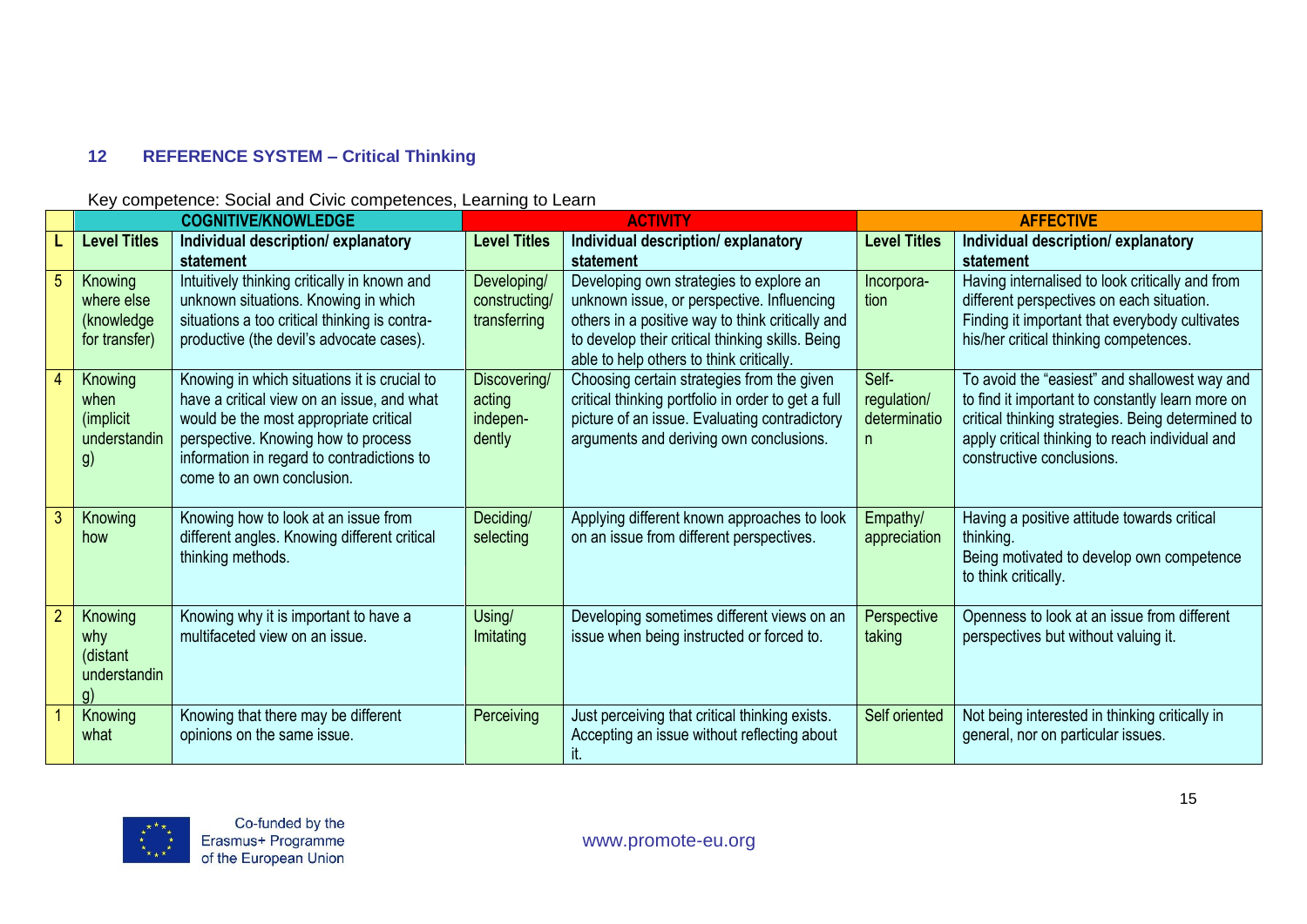## **13 REFERENCE SYSTEM – Project Management**

Key competence: Sense of Initiative and Entrepreneurship

<span id="page-15-0"></span>

|              | <b>COGNITIVE/KNOWLEDGE</b>                                   |                                                                                                                                                                   | <b>ACTIVITY</b>                              |                                                                                                                                                | <b>AFFECTIVE</b>                           |                                                                                                                                                                                              |
|--------------|--------------------------------------------------------------|-------------------------------------------------------------------------------------------------------------------------------------------------------------------|----------------------------------------------|------------------------------------------------------------------------------------------------------------------------------------------------|--------------------------------------------|----------------------------------------------------------------------------------------------------------------------------------------------------------------------------------------------|
|              | <b>Level Titles</b>                                          | Individual description/explanatory<br>statement                                                                                                                   | <b>Level Titles</b>                          | Individual description/explanatory<br>statement                                                                                                | <b>Level Titles</b>                        | Individual description/explanatory<br>statement                                                                                                                                              |
|              | Knowing<br>where else<br>(knowledge<br>for transfer)         | Knowing how to assess which PM tools are<br>adequate in an unknown situation.<br>Knowing how to plan new ventures with a<br>strategic project management approach | Developing/<br>constructing/<br>transferring | Strategically adapting and further<br>developing PM tools for new contexts                                                                     | Incorpora-<br>tion                         | Being an enthusiastic project manager,<br>discussing and sharing information about PM<br>with other colleagues and experts.<br>To feel the need to improve other people's PM<br>competences. |
|              | Knowing<br>when<br>( <i>implicit</i> )<br>understandin<br>q) | Knowing how different PM tools can be used<br>in different phases of the life cycle of a<br>project.<br>Knowing how to apply them in project<br>situations.       | Discovering/<br>acting<br>indepen-<br>dently | Adapting certain project management tools<br>to the specific context.<br>Seeking for more specific information and<br>applying other PM tools. | Self-<br>regulation/<br>determinatio<br>n. | To feel the need to improve the own PM<br>competences and to integrate and to refrain<br>from other activities for this purpose                                                              |
| $\mathbf{3}$ | Knowing<br>how                                               | Knowing different PM tools and instruments.                                                                                                                       | Deciding/<br>selecting                       | Actively applying specific tools for PM in<br>project planning and implementation                                                              | Empathy/<br>appreciation                   | Appreciating the value of PM tools for EU<br>projects and being determined to apply them                                                                                                     |
| $2 -$        | Knowing<br>why<br>(distant<br>understandin<br>g)             | Knowing that PM techniques are needed in<br>order to successfully complete project work.                                                                          | Using/<br>Imitating                          | Occasionally applying a few PM tools -<br>offered by others - in parts the own project<br>work.                                                | Perspective<br>taking                      | Being curious about different PM approaches<br>and tools and their potential for the own work.                                                                                               |
|              | Knowing<br>what                                              | Knowing that PM exists as a methodology.                                                                                                                          | Perceiving                                   | Recognising situations in which certain PM<br>techniques and tools are used                                                                    | Self oriented                              | Feeling the impulse to learn more on PM<br>methodologies in a specific work situation.                                                                                                       |

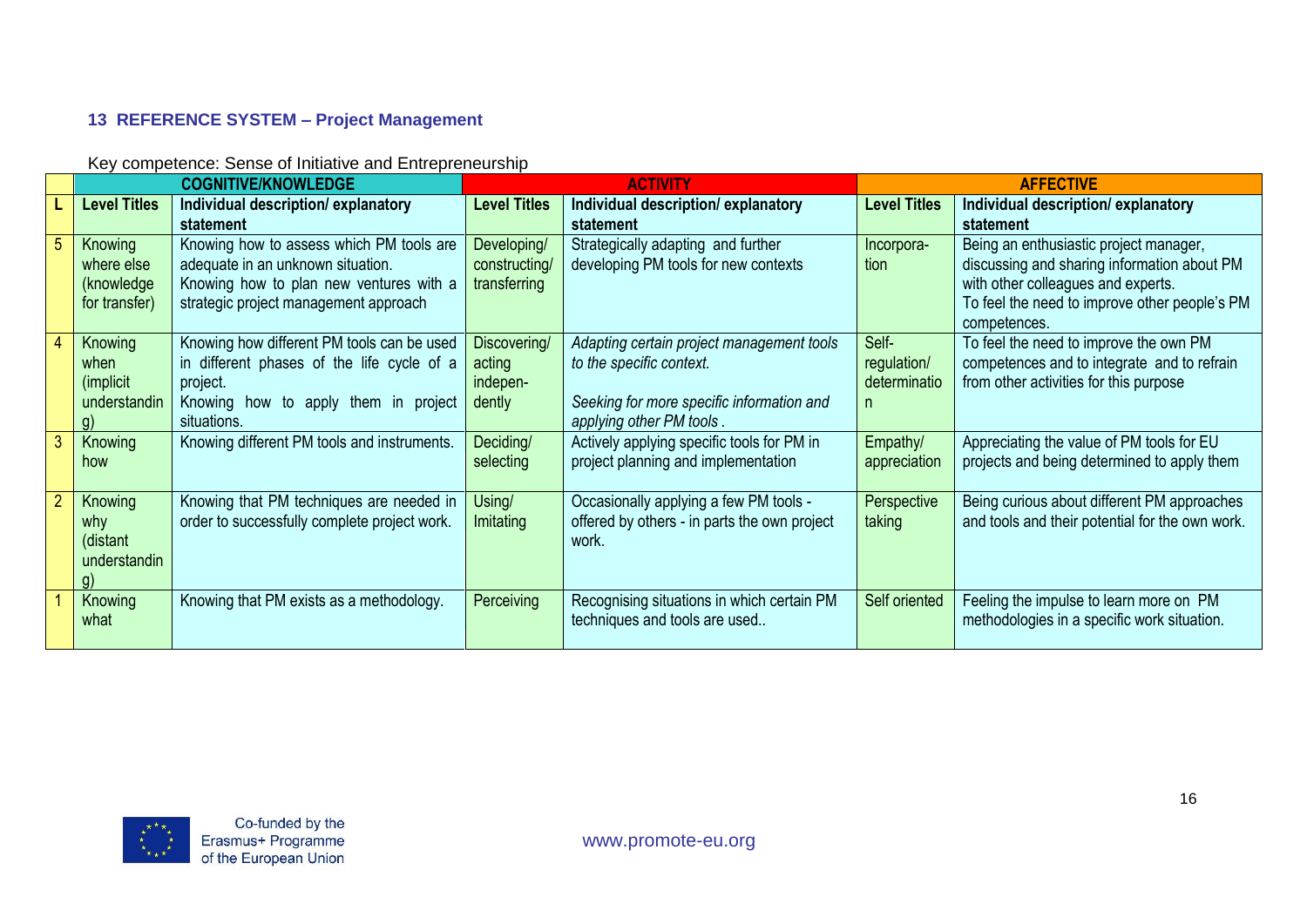# **14 REFERENCE SYSTEM – Planning and Resource Management**

Key competence: Sense of Initiative and Entrepreneurship

<span id="page-16-0"></span>

|                | <b>COGNITIVE/KNOWLEDGE</b> |                                                     | <b>ACTIVITY</b>     |                                              | <b>AFFECTIVE</b>    |                                                               |
|----------------|----------------------------|-----------------------------------------------------|---------------------|----------------------------------------------|---------------------|---------------------------------------------------------------|
|                | <b>Level Titles</b>        | Individual description/explanatory                  | <b>Level Titles</b> | Individual description/explanatory           | <b>Level Titles</b> | Individual description/explanatory                            |
|                |                            | statement                                           |                     | statement                                    |                     | statement                                                     |
|                | Knowing                    | Profound knowledge on how to transfer               | Developing/         | Adapting and further developing planning     | Incorpora-          | Being enthusiastic in discussing and sharing                  |
|                | where else                 | planning<br>and<br>resource<br>management           | constructing/       | and resource management methodologies        | tion                | information about PM with other colleagues                    |
|                | (knowledge)                | methodologies into new situations.                  | transferring        | in the own (professional) context.           |                     | and experts.                                                  |
|                | for transfer)              |                                                     |                     |                                              |                     | To feel the need to improve other people's PM<br>competences. |
|                | Knowing                    | Practical knowledge on different planning           | Discovering/        | Seeking for more specific information on     | Self-               | Being curious about different approaches and                  |
|                | when                       | and resource management methodologies               | acting              | planning and resource management             | regulation/         | tools and their potential for your work.                      |
|                | (implicit)                 | in which situations which tool is<br>and            | indepen-            | methodologies and enlarging the own          | determinatio        | To feel the need to improve your own PM                       |
|                | understandin               | appropriate.                                        | dently              | portfolio of tools.                          |                     | competences regarding planning and resource                   |
|                |                            |                                                     |                     |                                              |                     | management methodologies                                      |
| 3              | Knowing                    | Theoretical know-how on different planning          | Deciding/           | Actively applying specific tools in planning | Empathy/            | Appreciating the value of planning and                        |
|                | how                        | and resource management methodologies.              | selecting           | and implementation and resource controlling  | appreciation        | resource management methodologies and                         |
|                |                            | Knowing how to apply them in project<br>situations. |                     | and optimisation                             |                     | being determined to apply them                                |
| $\overline{2}$ | Knowing                    | Understanding the reasons why appropriate           | Using/              | Occasionally planning jobs and actions       | Perspective         | Generally feeling the need for implementing                   |
|                | why                        | planning leads to success.                          | Imitating           | when asked by others or instructed           | taking              | planning and resource management                              |
|                | (distant                   |                                                     |                     |                                              |                     | methodologies in the own context.                             |
|                | understandin               |                                                     |                     |                                              |                     |                                                               |
|                | q)                         |                                                     |                     |                                              |                     |                                                               |
|                | Knowing                    | Resource<br>Knowing<br>Planning<br>that<br>and      | Perceiving          | Recognising situations where planning is     | Self oriented       | Not relating planning issues to oneself                       |
|                | what                       | Management is needed in projects                    |                     | needed without acting.                       |                     |                                                               |
|                |                            |                                                     |                     |                                              |                     |                                                               |

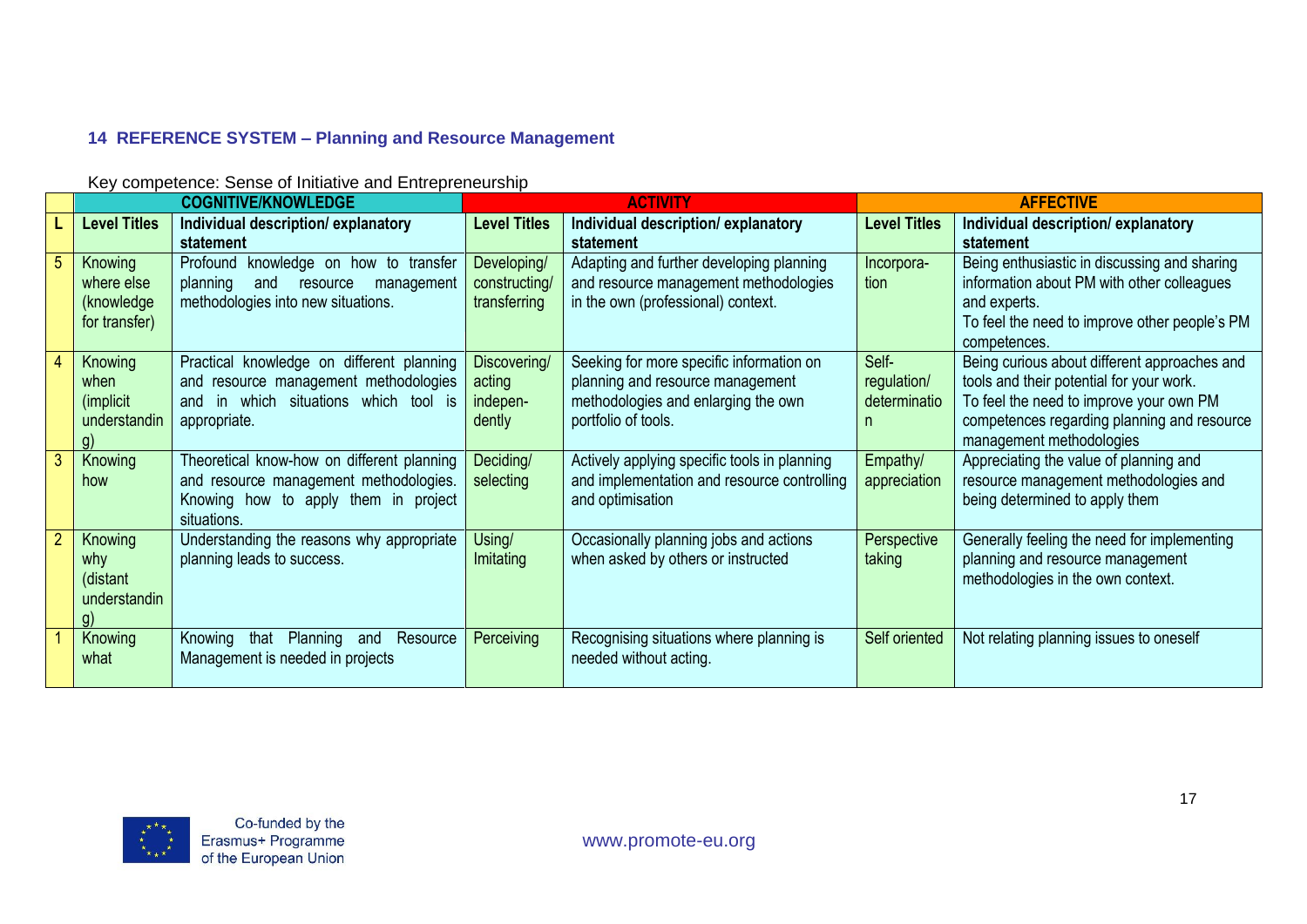## **15 REFERENCE SYSTEM - Creativity**

<span id="page-17-0"></span>

|                |                                                      | Key competence: Learning to Learn                                                                                                                                                                                                  |                                                    |                                                                                                                                                                                                                                      |                                                |                                                                                                                                                                           |  |  |
|----------------|------------------------------------------------------|------------------------------------------------------------------------------------------------------------------------------------------------------------------------------------------------------------------------------------|----------------------------------------------------|--------------------------------------------------------------------------------------------------------------------------------------------------------------------------------------------------------------------------------------|------------------------------------------------|---------------------------------------------------------------------------------------------------------------------------------------------------------------------------|--|--|
|                |                                                      | <b>KNOWLEDGE</b>                                                                                                                                                                                                                   | <b>ACTIVITY</b>                                    |                                                                                                                                                                                                                                      |                                                | <b>AFFECTIVE</b>                                                                                                                                                          |  |  |
|                | <b>Level Titles</b>                                  | Individual description/explanatory<br>statement                                                                                                                                                                                    | <b>Level Titles</b>                                | Individual description/explanatory<br>statement                                                                                                                                                                                      | Level<br><b>Titles</b>                         | Individual description/explanatory statement                                                                                                                              |  |  |
|                | Knowing<br>where else<br>(knowledge<br>for transfer) | Knowing intuitively where and how creative<br>thinking techniques can help solve a<br>situation or problem. Knowing how to guide<br>other people through the creative process.                                                     | Developing,<br>construct-<br>ing,<br>transferring  | Being able to extend the catalogue of known<br>creative strategies, developing own<br>techniques to analyse things in different<br>ways and coming up with new approaches<br>to problems.                                            | Incorpora<br>tion                              | Inspiring and motivating others to express and<br>develop their own creativity, suggesting a variety<br>of approaches according to different situations<br>and challenges |  |  |
|                | Knowing<br>when<br>(implicit)<br>understand-<br>ing) | Knowing how to apply different creative<br>thinking techniques in concrete situations.<br>Knowing strategies to overcome attitudes<br>and situations that can hamper creativity.                                                   | <b>Discovering</b><br>acting<br>indepen-<br>dently | Being able to play an active role in a<br>creative process, such as brainstorming<br>session, taking inspiration from others and<br>finding new solutions and ideas by<br>identifying unique connections between<br>different ideas. | Self-<br>regula-<br>tion/<br>determinat<br>ion | Identifying attitudes such as flexibility and<br>divergent thinking that can boost own creativity<br>and feeling the need to work on these supportive<br>skills.          |  |  |
| $\mathbf{3}$   | Knowing<br>how                                       | Knowing theoretically different creative<br>thinking techniques (e.g. lateral thinking,<br>visual explorations, metaphors, analogies,<br>drawing, etc.), knowing in which situations<br>creative thinking is crucial.              | Deciding/<br>selecting                             | Choosing autonomously different creative<br>techniques according to the situation and<br>showing the capacity to look at problems<br>from different perspectives and figuring out<br>alternative scenarios                           | Empathy/<br>Apprecia-<br>tion                  | Feeling the need of perceiving things in different<br>ways and being determined to exercise creativity<br>in different contexts.                                          |  |  |
| $\overline{2}$ | Knowing<br>why<br>(distant<br>understand-<br>ing)    | Knowing about the role and benefits of<br>creativity in daily activities. Knowing why<br>creative thinking is important in the process<br>of solving problems and generating new<br>ideas.                                         | Using,<br>imitating                                | Applying some creative thinking techniques<br>when being instructed to, being able to play<br>an active role in brainstorming sessions.                                                                                              | Perspectiv<br>e taking                         | Being interested in expressing own creativity in<br>problem solving situations without knowing how<br>to do it.                                                           |  |  |
|                | Knowing<br>what                                      | Knowing what it means to be creative.<br>Knowing that creativity is not only an inborn<br>ability expressed by a few talented people in<br>painting, music, drama, etc, but a skill that<br>can be learnt and wielded by everyone. | Perceiving                                         | Recognising the usefulness of applying<br>creative thinking in many daily activities                                                                                                                                                 | Self-<br>oriented                              | Feeling that creativity can be useful when you<br>want to find innovative solutions or cope with<br>unknown problems.                                                     |  |  |

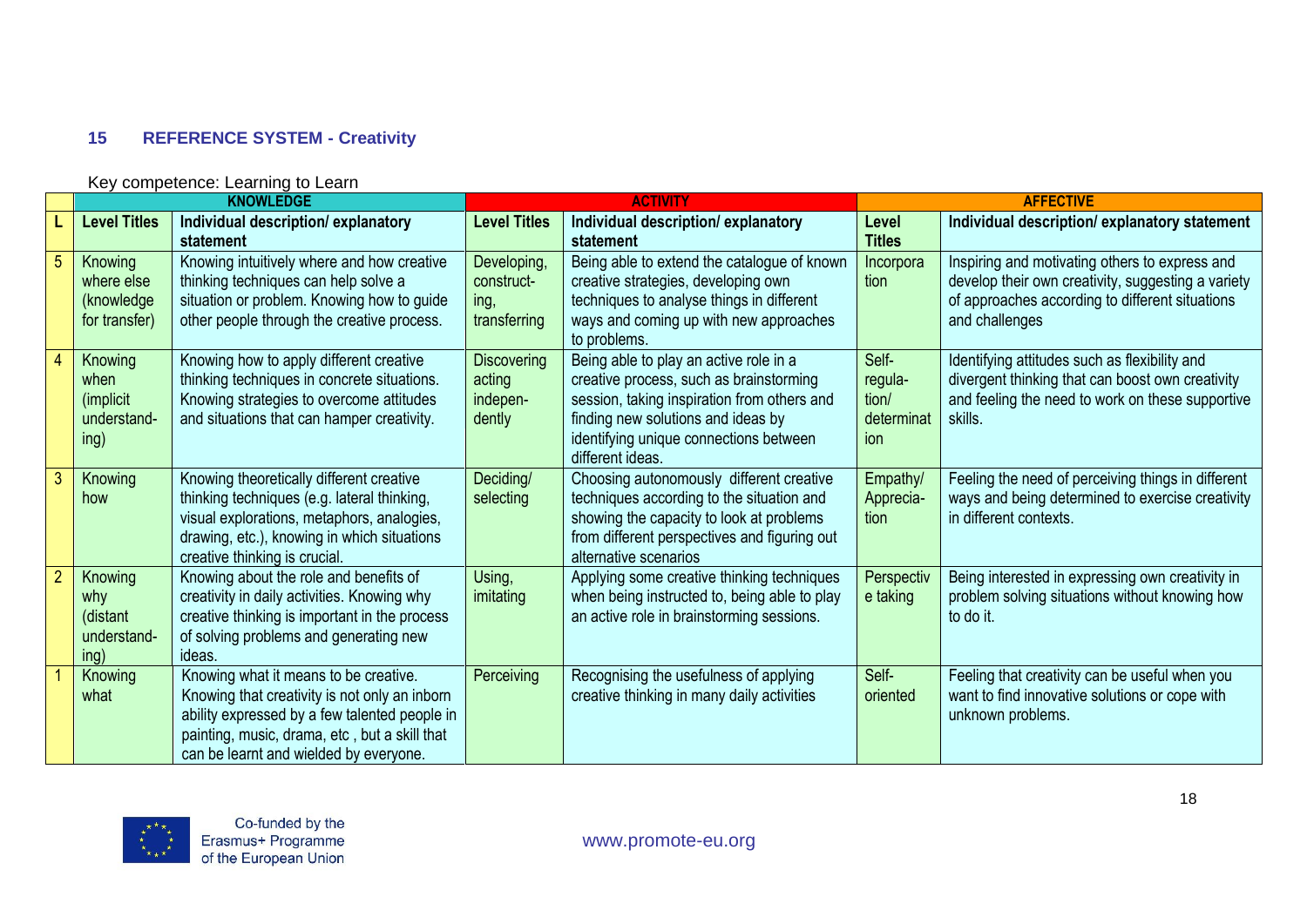# **16 REFERENCE SYSTEM – Evaluating/Reflecting**

<span id="page-18-0"></span>

|                | <b>COGNITIVE/KNOWLEDGE</b>                           |                                                                                                                                                                                                                                                                       | <b>ACTIVITY</b>                              |                                                                                                                                                                                                                            | <b>AFFECTIVE</b>                          |                                                                                                                                                                           |
|----------------|------------------------------------------------------|-----------------------------------------------------------------------------------------------------------------------------------------------------------------------------------------------------------------------------------------------------------------------|----------------------------------------------|----------------------------------------------------------------------------------------------------------------------------------------------------------------------------------------------------------------------------|-------------------------------------------|---------------------------------------------------------------------------------------------------------------------------------------------------------------------------|
|                | <b>Level Titles</b>                                  | Individual description/explanatory<br>statement                                                                                                                                                                                                                       | <b>Level Titles</b>                          | Individual description/explanatory<br>statement                                                                                                                                                                            | <b>Level Titles</b>                       | Individual description/explanatory<br>statement                                                                                                                           |
| 5 <sup>5</sup> | Knowing<br>where else<br>(knowledge<br>for transfer) | Knowing how to integrate the learning, and<br>the evaluation recommendations into the<br>organisation and (or) individual practice in<br>order to achieve the collaborative goals.                                                                                    | Developing/<br>constructing/<br>transferring | Developing your own evaluation strategies<br>and an on-going participatory culture of<br>evaluation within the organisation that<br>promotes (self-)evaluation, and adaptation<br>of plans to achieve the envisaged goals. | Incorpora-<br>tion                        | Inspire others to value evaluation, reflection<br>and individual and organisational learning.<br>Feeling the need to improve all team<br>members' evaluation competences. |
|                | Knowing<br>when<br>(implicit)<br>understandin<br>g)  | Knowing when (time schedule) to organize<br>the different phases of the evaluation<br>(information gathering, processing, analysis,<br>reporting) within an appropriate timing for<br>the work plan of the organisation in<br>coordination with organisation leaders. | Discovering/<br>acting<br>indepen-<br>dently | Searching for evaluation techniques and<br>independently applying the (self-)evaluation<br>with appropriate techniques and methods,<br>within the given purpose of the evaluation.                                         | Self-<br>regulation/<br>determinatio<br>n | Being motivated to improve reflection and<br>evaluation competences with respect to<br>individual and organisational learning.                                            |
| 3              | Knowing<br>how                                       | Knowing how to organise (self-)evaluation<br>as a reflective and interactive learning<br>process. Knowing pertinent methods and<br>techniques that can be introduced as an<br>evaluation.                                                                             | Deciding/<br>selecting                       | Making conscious choices on objectives,<br>issues to evaluate; the methods and<br>instruments of evaluation that seem more<br>pertinent for the given case.                                                                | Empathy/<br>appreciation                  | To find it important that all team members /<br>colleagues value evaluation and reflection.                                                                               |
| 2 <sup>2</sup> | Knowing<br>why<br>(distant<br>understandin<br>q)     | Knowing why reflection and (self-)evaluation<br>are important processes in order to facilitate<br>individual and collective learning/<br>performance via evidence -based decision-<br>making.                                                                         | Using/<br>Imitating                          | Occasionally evaluating processes and<br>products using existing models and<br>techniques.                                                                                                                                 | Perspective<br>taking                     | Generally feeling that reflection and evaluation<br>make sense in order to best achieve<br>collaborative goals.                                                           |
|                | Knowing<br>what                                      | Knowing that evaluation is an important<br>process to improve effectiveness and<br>organisational learning.                                                                                                                                                           | Perceiving                                   | Recognising evaluation and reflection<br>processes.                                                                                                                                                                        | Self oriented                             | Feeling the importance of reflection on and<br>assessment of organisational processes and<br>performance of a work situation / project you<br>are in.                     |

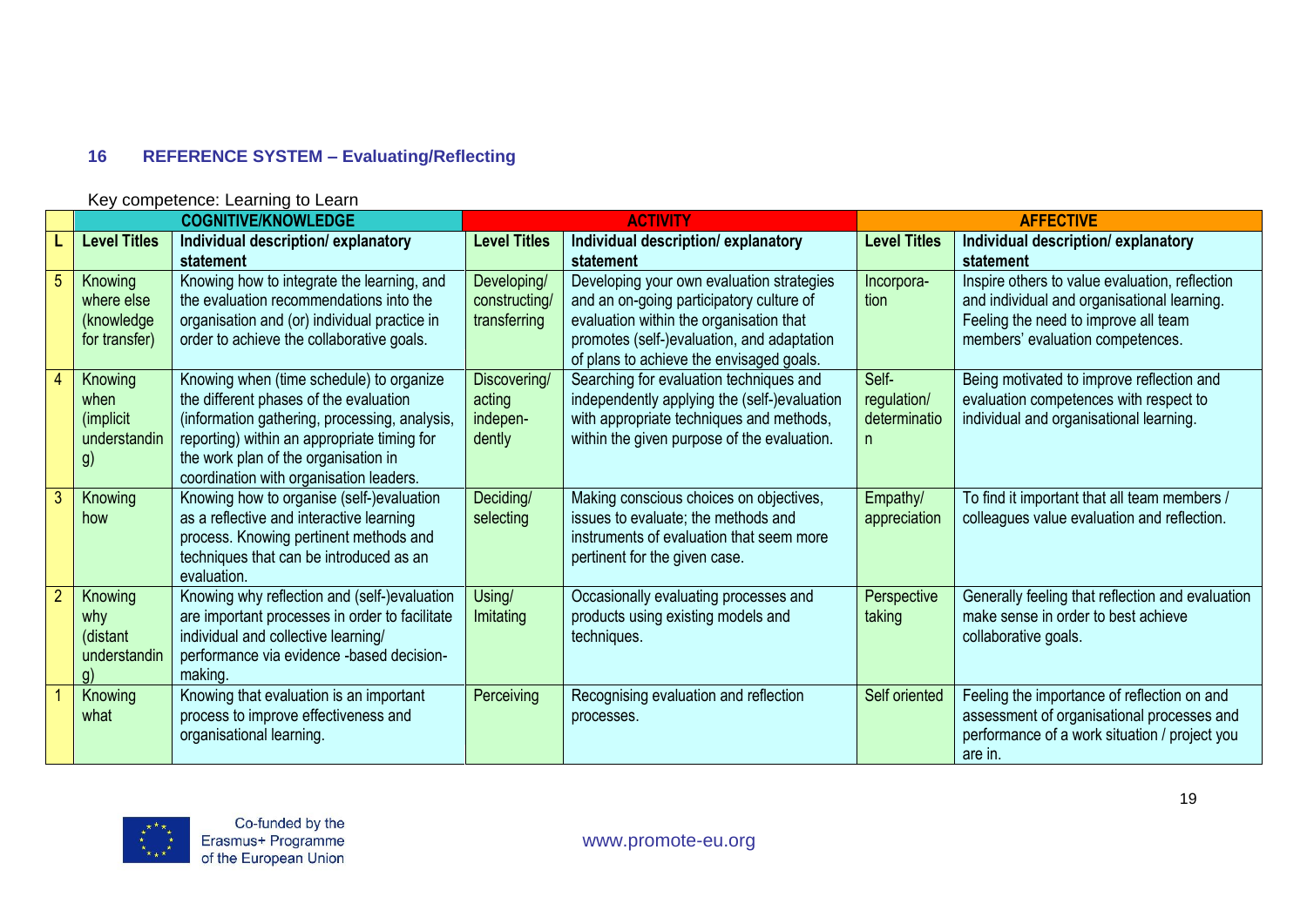## **17 REFERENCE SYSTEM – Learning to learn**

|                                                      | <b>COGNITIVE/KNOWLEDGE</b>                                                                                                                                                                                                                                                                                                                                                                                                        | <b>ACTIVITY</b>                                          |                                                                                                                                                                                                                                                                                             | <b>AFFECTIVE</b>                              |                                                                                                                                                                                                                                                                                                                                                                                |  |
|------------------------------------------------------|-----------------------------------------------------------------------------------------------------------------------------------------------------------------------------------------------------------------------------------------------------------------------------------------------------------------------------------------------------------------------------------------------------------------------------------|----------------------------------------------------------|---------------------------------------------------------------------------------------------------------------------------------------------------------------------------------------------------------------------------------------------------------------------------------------------|-----------------------------------------------|--------------------------------------------------------------------------------------------------------------------------------------------------------------------------------------------------------------------------------------------------------------------------------------------------------------------------------------------------------------------------------|--|
| <b>Level Titles</b>                                  | Individual description/explanatory statement                                                                                                                                                                                                                                                                                                                                                                                      | Level<br><b>Titles</b>                                   | Individual description/explanatory<br>statement                                                                                                                                                                                                                                             | Level<br><b>Titles</b>                        | Individual description/explanatory statement                                                                                                                                                                                                                                                                                                                                   |  |
| Knowing where<br>else<br>(knowledge for<br>transfer) | Intuitively knowing how and when to apply strengths<br>of one's own learning styles and personality types,<br>set goals, manage time and acquire necessary<br>information resources as well as reflect upon the<br>new knowledge and experience.<br>Knowing how to interact with others, learn in group<br>and guide other people to use their personal<br>strengths and resources to achieve and reflect upon<br>their learning. | Develo<br>ping/<br>constru<br>cting/tr<br>ansferri<br>ng | Developing one's own learning strategies<br>in a variety of contexts and interacting<br>with others in order to reach learning<br>challenges.<br>Acquiring, processing and mastering new<br>knowledge and skills as well as assisting<br>others when solving learning related<br>problems.  | Incorpora<br>tion                             | Appreciating and valuing the strengths of one's own<br>learning strategies a variety of contexts and<br>interaction with others in order to reach learning<br>challenges and learn in a group.<br>Respect and appreciate diverse learning strategies<br>of others being motivated to inspire others to reflect<br>on their own learning patterns and pursue learning<br>goals. |  |
| Knowing when<br>(implicit)<br>understanding)         | Having profound knowledge of different learning<br>styles, personality types and understanding how to<br>use one's strengths in learning.<br>Knowing how to react properly in situations when a<br>learning challenge is set.<br>Practical knowledge on one's learning styles,<br>personality types, time-management, finding<br>necessary learning and support resources and<br>reflection of learning results.                  | <b>Discov</b><br>ering/<br>acting<br>indepe<br>ndently   | Searching for new learning strategies,<br>maximizing available resources and<br>effectively reaching learning goals.<br>Ability to reflect upon one's learning and<br>enrich it with new patterns and methods<br>in a variety of contexts and being able to<br>regulate their own learning. | Self-<br>regulatio<br>n/<br>determin<br>ation | Being determined to reflect and improve one's own<br>learning strategies and being flexible to enrich it<br>with new patterns and methods in a variety of<br>contexts.                                                                                                                                                                                                         |  |
| Knowing how                                          | Knowing one's own learning style and other<br>strengths, understanding how to manage one's<br>time, find resources, autonomously achieve learning<br>goals and reflect upon them.<br>Theoretical knowledge on learning styles and<br>personality types, time-management and goal-<br>setting. Knowing where and how to plan and<br>implement a learning project/process.                                                          | Decidin<br>g/<br>selectin<br>g                           | Applying one's own learning style and<br>other strengths, managing time, finding<br>resources, autonomously achieving<br>learning goals and reflecting upon them.<br>Being able to apply basic strategies for<br>learning success.                                                          | Empathy<br>appreciat<br>ion                   | Appreciating the strengths of one's own learning<br>styles and other strengths, managing time, finding<br>resources, autonomously achieving learning goals.                                                                                                                                                                                                                    |  |
| Knowing why<br>(distant<br>understanding)            | Knowing that using the strengths of one's learning<br>style, ability to autonomously organize and reflect<br>one's learning determines success in learning.                                                                                                                                                                                                                                                                       | Using/<br>Imitatin                                       | Using one's learning style, autonomously<br>organizing and reflecting of one's<br>learning to achieve learning results.                                                                                                                                                                     | Perspecti<br>ve taking                        | Being flexible and open towards using one's own<br>learning style, strategies and personality types and<br>generally valuing the advantages of achieving<br>learning results.                                                                                                                                                                                                  |  |
| Knowing what                                         | Knowing that people need to use their personal<br>strengths and capacities to<br>to achieve learning results.                                                                                                                                                                                                                                                                                                                     | Perceiv<br>ing                                           | Recognising that using personal<br>strengths and capacities affects<br>achievement of learning results.                                                                                                                                                                                     | Self<br>oriented                              | Being neutrally open to different learning strategies.<br>Single case need to adapt his/her behaviour to the<br>requirements of the learning situation.                                                                                                                                                                                                                        |  |

<span id="page-19-0"></span>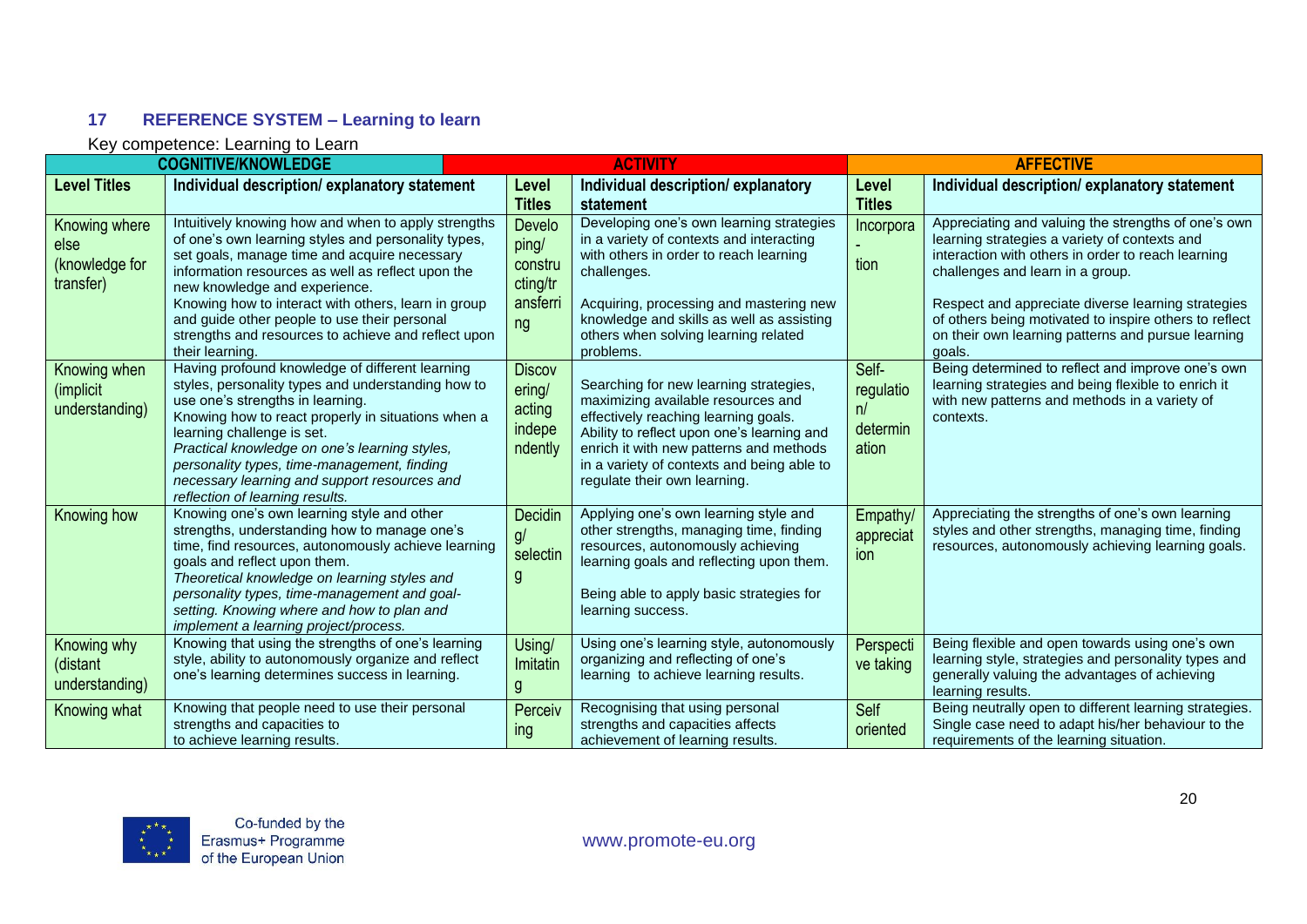## **18 REFERENCE SYSTEM - Planning and organising one's learning competence**

<span id="page-20-0"></span>

|                                                      | <b>COGNITIVE/KNOWLEDGE</b>                                                                                                                                                                                                                                                                                                                                | <b>ACTIVITY</b>                                         |                                                                                                                                                                                                                                 | <b>AFFECTIVE</b>                           |                                                                                                                                                                                                                                                                                                         |  |
|------------------------------------------------------|-----------------------------------------------------------------------------------------------------------------------------------------------------------------------------------------------------------------------------------------------------------------------------------------------------------------------------------------------------------|---------------------------------------------------------|---------------------------------------------------------------------------------------------------------------------------------------------------------------------------------------------------------------------------------|--------------------------------------------|---------------------------------------------------------------------------------------------------------------------------------------------------------------------------------------------------------------------------------------------------------------------------------------------------------|--|
| <b>Level Titles</b>                                  | Individual description/explanatory<br>statement                                                                                                                                                                                                                                                                                                           | Level<br><b>Titles</b>                                  | Individual description/explanatory<br>statement                                                                                                                                                                                 | <b>Level Titles</b>                        | Individual description/explanatory<br>statement                                                                                                                                                                                                                                                         |  |
| Knowing where<br>else<br>(knowledge for<br>transfer) | Intuitively knowing how and when to apply<br>strengths of one's own learning styles, set<br>goals, manage available time resources and<br>acquire necessary information resources.<br>Knowing how to interact with others, learn in<br>group and guide other people to plan their time<br>and resources and use their learning styles.                    | <b>Developing</b><br>constructin<br>g/transferri<br>ng  | Developing your own learning strategies.<br>Being able to learn in group and support<br>other people in planning their time, finding<br>learning resources and using their learning<br>styles.                                  | Incorpora-<br>tion                         | Appreciating and valuing the strengths of one's<br>own learning style, time management and goal<br>setting skills.<br>Being motivated to inspire others to respect and<br>appreciate diverse learning styles and<br>strategies, set and pursue learning goals and<br>find different learning resources. |  |
| Knowing when<br>(implicit<br>understanding)          | Having profound knowledge of different<br>learning styles and understanding how to use<br>one's strengths in learning.<br>Knowing how to react properly in situations<br>when a learning challenge is set.<br>Practical knowledge on one's learning styles,<br>time-management, priority setting and finding<br>necessary learning and support resources. | <b>Discoverin</b><br>g/<br>acting<br>indepen-<br>dently | Searching for new learning strategies,<br>maximizing available time resources and<br>effectively reaching learning goals.<br>Ability to enrich the own learning strategy<br>with new patterns and methods.                      | Self-<br>regulation/<br>determinatio<br>n. | Being determined to improve one's own<br>learning strategies and being flexible to adapt to<br>possible new/modified time requirements and<br>learning goals.                                                                                                                                           |  |
| Knowing how                                          | Knowing one's own learning style and<br>understanding how to manages one's time, set<br>goals, find resources and prioritize one's<br>activities.<br>Theoretical knowledge on learning styles, time-<br>management and goal-setting. Knowing where<br>and how to search for necessary resources or<br>acquire assistance.                                 | Deciding/<br>selecting                                  | Applying the strengths of one's own<br>learning style, planning time available,<br>setting goals and priorities as well as<br>acquiring the necessary resources.<br>Being able to apply basic strategies in time<br>management. | Empathy/<br>appreciation                   | Appreciating the strengths of one's own<br>learning styles, one's own time-management,<br>goal-setting and resource finding strategies.                                                                                                                                                                 |  |
| Knowing why<br>(distant<br>understanding)            | Knowing that using time management, goal<br>setting skills and having necessary human and<br>information resources determines success in<br>learning.                                                                                                                                                                                                     | Using/<br>Imitating                                     | Adopting time management, goal setting<br>skills and finding necessary human and<br>information resources as you learned from<br>others in order to achieve learning results.                                                   | Perspective<br>taking                      | Being flexible and open towards setting goals,<br>managing time and finding learning resources<br>and generally valuing the advantages of<br>achieving learning results.                                                                                                                                |  |
| Knowing what                                         | Knowing that people need to set goals and find<br>resources to achieve learning results.                                                                                                                                                                                                                                                                  | Perceiving                                              | Recognising that setting goals, planning<br>one's time and finding resources affects<br>the learning results.                                                                                                                   | Self oriented                              | Being neutrally open to different types of<br>learning. Single case need to adapt his/her<br>goals and time resources according to the<br>requirements of the learning situation.                                                                                                                       |  |